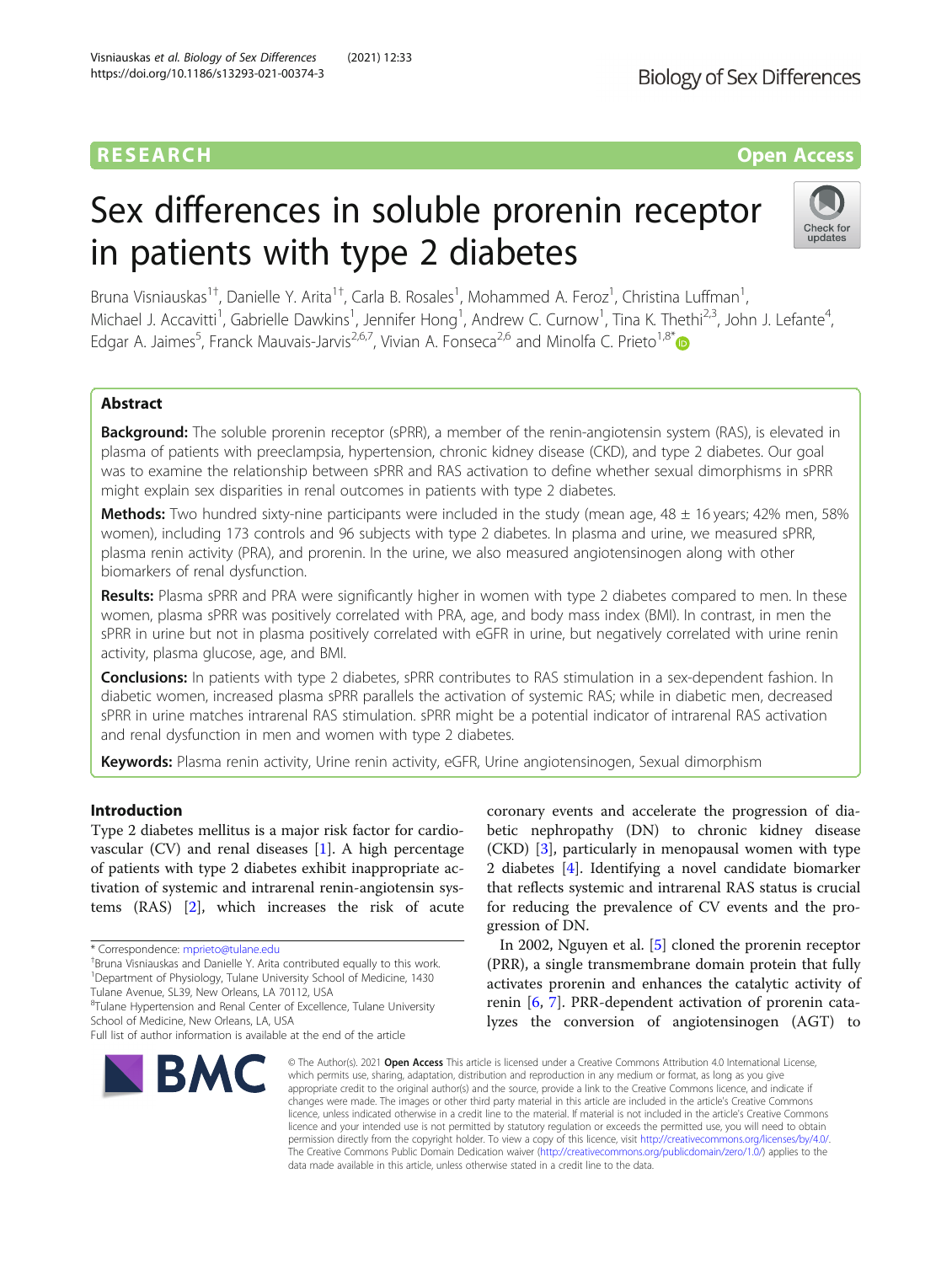angiotensin-I (Ang-I), which is a key process in the RAS cascade [\[5](#page-10-0)]. Furthermore, the binding of prorenin to PRR stimulates tissue profibrotic genes, independent of the RAS  $[8, 9]$  $[8, 9]$  $[8, 9]$  $[8, 9]$  $[8, 9]$ . In humans, rats, and mice, PRR is expressed in various tissues, including the brain, heart, fat, blood vessels, placenta, lung, and kidney [[5,](#page-10-0) [10](#page-10-0)–[12](#page-10-0)]. In the kidney, PRR is upregulated in diabetes [\[13](#page-10-0)] and its inhibition ameliorates DN [[14,](#page-10-0) [15](#page-10-0)]. Besides a membrane-bound isoform, the PRR exhibits a soluble isoform (sPRR) that is processed intracellularly by various serine proteases [[16](#page-10-0)–[18](#page-10-0)]. The levels of sPRR are increased in the plasma of patients with essential hypertension, preeclampsia, gestational diabetes, obstructive sleep apnea, DN, and CKD [\[19](#page-10-0)–[22\]](#page-10-0). However, the relationship between sPRR and renal dysfunction in patients with type 2 diabetes remains unclear.

In patients with type 2 diabetes, high circulating levels of prorenin are associated with the onset of microalbuminuria [\[23](#page-10-0)] and the onset of microvascular complications [[24,](#page-10-0) [25\]](#page-10-0). The ability of sPRR to activate prorenin in the extracellular space raises the possibility that the interactions between sPRR and prorenin in the systemic circulation, or within the renal intratubular compartments, may contribute to either systemic or intrarenal RAS activation and the progression of CKD in patients with type 2 diabetes [\[11](#page-10-0), [26\]](#page-10-0). Sex also influences fasting glucose and glucose tolerance responses through gonadal hormones controlling glucose homeostasis [[27](#page-10-0)]. In type 2 diabetes, dysregulation of the RAS contributes to the development of diabetic kidney disease and CV complications. While premenopausal women are protected from these complications, the protection weakens after menopause and even more in those with type 2 diabetes [[28,](#page-10-0) [29\]](#page-10-0). However, it is unknown whether sex differences in sPRR concentrations in plasma and/or urine are associated with renal dysfunction in patients with type 2 diabetes. In the present study, we examined the effects of sex on plasma and urine sPRR concentrations, and their relationship with systemic RAS activation and decline in renal function in a cohort of men and women with type 2 diabetes.

# Material and methods

## Study participants

This was a randomized and cross-sectional study that enrolled 269 individuals at Tulane University Health Sciences Center and all participants were enrolled from November 2008 to June 2012. The inclusion criteria were male or female of age > 18 years old. Participants that self-reported history of drug abuse or pregnancy were excluded from the study. During the first visit, a complete medical history was obtained, and a physical exam was performed. From each patient, 5 mL of fasting blood was drawn into EDTA- containing tubes, placed on ice, centrifuged within 10 min in a refrigerated centrifuge at  $1300 \times g$  for 10 min, to collect plasmas which were then snap frozen in liquid nitrogen, and stored in − 80 °C freezer until assayed. The time interval between blood sampling and centrifugation was minimized to prevent false positive increases in sPRR levels as well as renin activity. In patients with history of type 2 diabetes, hemoglobin A1c (HbA1c) was measured as well. Similarly, quickly after urine collection, samples were centrifuged at  $1300 \times g$  at  $4^{\circ}$ C for 10 min, and then stored in − 80 °C freezer until assayed

#### Background factors and laboratory data at enrollment

Age, sex, race, BMI, waist-to-hip ratio (WHR), fasting blood glucose, blood pressure, and plasma creatinine levels were measured using standard laboratory methods at the Tulane Clinical Science Center. The estimated glomerular filtration rate (eGFR) was calculated using a prediction equation developed from the Modification of Diet in Renal Disease study [\[30\]](#page-10-0).

The concentration of sPRR measured by ELISA (#27782, IBL America, Minneapolis, MN) and renin activity by radioimmunoassay (#CA1553, DiaSorin Inc, Stillwater, MN). In the urine, we quantified the concentrations of creatinine and albumin to creatinine ratio (ACR) (DCA-2000, Bayer AG, Germany), and angiotensinogen (uAGT) and transforming growth factor-beta 1 (TGF-β1) concentrations were quantified by ELISA kits (#24412, IBL America; #MB100B, R&D Systems, Minneapolis, MN). Urine samples were concentrated ten-fold using Amicon Ultra-10 centrifugal filters (Millipore, Massachusetts, USA) before the quantification of prorenin (#IHPREN-HIS, Molecular Innovations, Novi, MI).

#### Statistical analyses

The values were expressed as means and SD or 95% confident intervals for continuous variables. The cohort was divided into 2 groups: control group (participants with no personal history of diabetes) and patients with type 2 diabetes (for those with history of type 2 diabetes). One-way analysis of variance followed by Bonferroni comparisons and unpaired ttests were used to compare continuous variables between groups. Pearson correlation coefficients were performed to determine associations between plasma, urine sPRR, and the background factors. The relationship between eGFR (a continuous outcome) and sPRR variables was evaluated using multiple linear regression models. The levels of significance were defined as  $P < 0.05$ . All analyses were performed using SAS v9.4.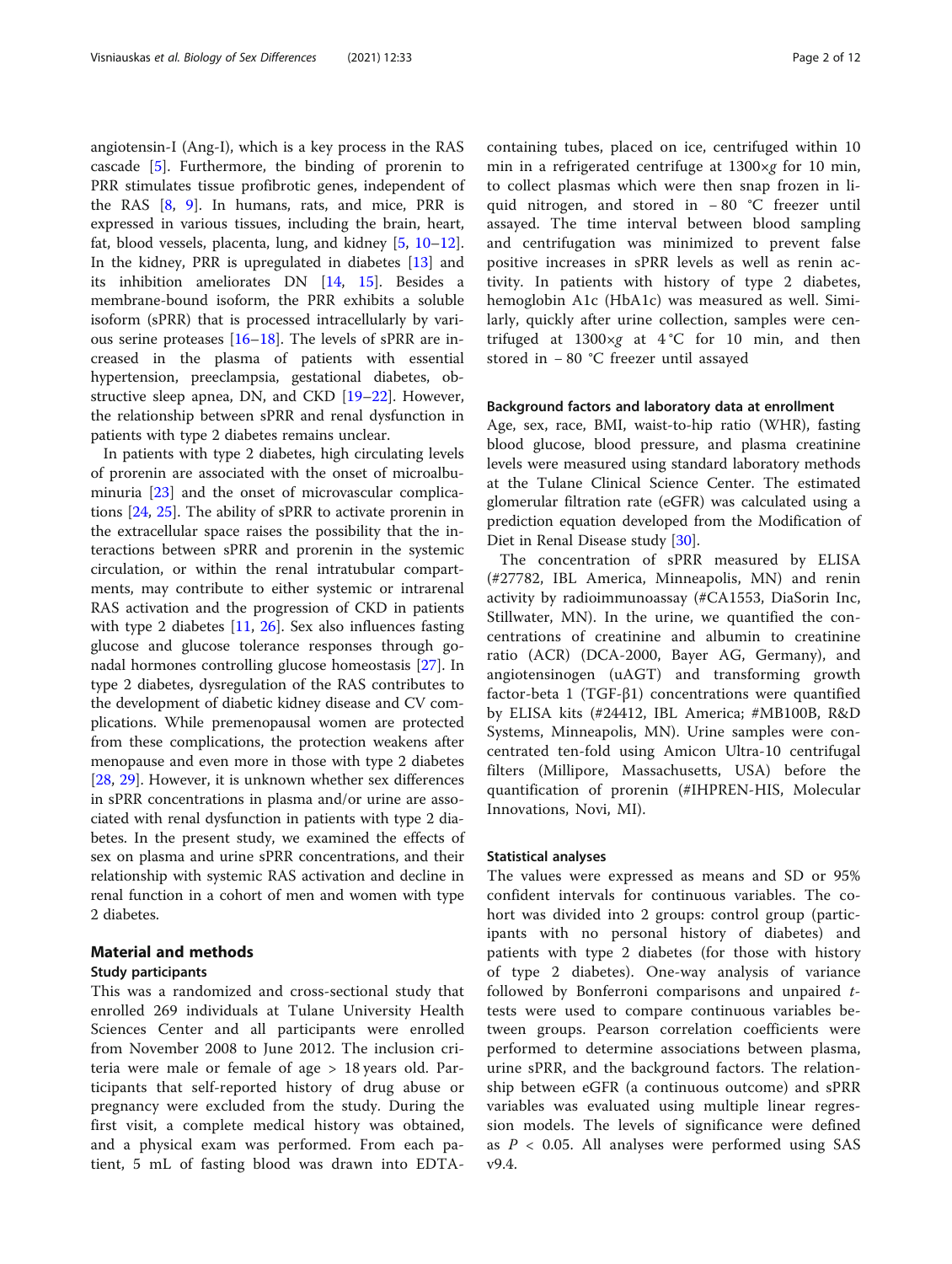# Results

#### Demographic characteristics of the study participants

Table 1 shows demographic and clinical characteristics of the participants. Of the 269 participants, 112 were men (63% controls and 37% with type 2 diabetes), and 157 were women (65% controls and 35% with type 2 diabetes). The mean age was significantly higher in participants with type 2 diabetes (55  $\pm$  9 vs. control 39  $\pm$  13 years old). Patients with type 2 diabetes were obese (BMI 37.5  $\pm$  7.4 kg/m<sup>2</sup>), whereas control participants were overweight  $(28 \pm 7.9 \text{ kg/m}^2)$ . Patients with type 2 diabetes exhibited higher glucose levels, HbA1c (7.6 ± 2% for subjects with diabetes), and ACR (76  $\pm$  79 mg/g). The average eGFR was significantly lower  $(83 \pm 26 \text{ vs.})$ control  $95 \pm 21 \text{ mL/min}/1.73 \text{m}^2$ ;  $P = 0.01$ ) and creatinine significantly higher (0.5  $\pm$  0.2 vs. control 0.7  $\pm$  0.4 mg/L;  $P = 0.001$ ), in participants with type 2 diabetes. Anti-hypertensive medications among of participants with type 2 diabetes include angiotensin receptors blockers (ARBs), angiotensin-converting enzyme inhibitors (ACEi), β-adrenergic blockers, calcium channel blockers, or diuretics. Patients with type 2 diabetes were on treatment with diabetic medications consisting of (combination of) insulin, metformin, dipeptidyl peptidase-4 inhibitors, glucagon-like peptide 1 receptor agonist, sulfonylureas, and thiazolidinediones.

# Soluble PRR levels, renin activity, and uAGT levels and excretion display sex differences in patients with type 2 diabetes

Table [2](#page-3-0) summarizes the levels of plasma and urine concentrations of sPRR, renin activity, and urine prorenin amount and urinary excretion of AGT and TGF-β1 in men and women from both groups.

# Plasma and urine sPRR

Plasma sPRR was significantly elevated in participants with type 2 diabetes and to a greater extent in men compared to women, albeit by a small, but statistically significant, amount. Notably, plasma sPRR did not differ

Table 1 Demographic, clinical characteristics, demographic, and medications

| <b>Variables</b>                       | <b>Total participants</b> |                 | Men                      |                 | Women                    |                 |  |
|----------------------------------------|---------------------------|-----------------|--------------------------|-----------------|--------------------------|-----------------|--|
|                                        | Control                   | Type 2 diabetes | Control                  | Type 2 diabetes | Control                  | Type 2 diabetes |  |
| Participants, n (%)                    | 173 (64)                  | 96 (36)         | 71(63)                   | 41 (37)         | 102(65)                  | 55 (35)         |  |
| Age                                    | 39(13)                    | 55 (9)          | 40 (13)                  | 56 (8)          | 39(13)                   | 55 (10)         |  |
| Caucasians, n (%)                      | 114(42)                   | 44 (16)         | 44 (16)                  | 19(7)           | 70 (26)                  | 25(9)           |  |
| African American, n (%)                | 59 (22)                   | 52 (20)         | 27 (55)                  | 22 (45)         | 32(51)                   | 30 (49)         |  |
| Clinical analysis                      |                           |                 |                          |                 |                          |                 |  |
| BMI ( $kg/m2$ )                        | 28(7.9)                   | 37.5(7.4)       | 28 (6.9)                 | 38(7)           | 28 (8.6)                 | 37(7.8)         |  |
| <b>WHR</b>                             | 0.8(0.1)                  | 0.9(0.1)        | 0.91(0.08)               | 1.0(0.05)       | 0.81(0.07)               | 0.89(0.1)       |  |
| SBP (mm Hg)                            | 118(15)                   | 132 (22)        | 121(14)                  | 133 (25)        | 116(15)                  | 131 (20)        |  |
| DBP (mm Hg)                            | 74 (11)                   | 80 (12)         | 74 (12)                  | 80 (14)         | 73 (12)                  | 80 (12)         |  |
| Fasting glucose (mg/dL)                | 77 (19)                   | 134 (54)        | 82 (18)                  | 150 (54)        | 75 (19)                  | 122(51)         |  |
| HbA1C (%)                              | $\overline{\phantom{0}}$  | 7.6(1.7)        | $\overline{\phantom{0}}$ | 8.3(2)          | $\overline{\phantom{0}}$ | 7.2(1)          |  |
| Serum creatinine (mg/dL)               | 0.85(0.1)                 | 1.2(1.9)        | 0.98(0.15)               | 1.67(2.9)       | 0.75(0.1)                | 0.83(0.2)       |  |
| ACR (mg albumin/gCr)                   | 28 (26)                   | 76 (79)         | 27 (29)                  | 78 (77)         | 29(23)                   | 74 (82)         |  |
| uCreatinine (mg/L)                     | 0.7(0.4)                  | 0.5(0.2)        | 0.7(0.4)                 | 0.6(0.2)        | 0.7(0.4)                 | 0.5(0.2)        |  |
| eGFR (mL/min per 1.73 m <sup>2</sup> ) | 95 (21)                   | 83 (26)         | 94 (17)                  | 77 (28)         | 95 (23)                  | 87 (24)         |  |
| <b>Medications</b>                     |                           |                 |                          |                 |                          |                 |  |
| No meds, $n$ (%)                       | 169 (63)                  | 25(9)           | 69 (62)                  | 10(9)           | 99 (63)                  | 15(9)           |  |
| ARB, n (%)                             | $\overline{\phantom{0}}$  | 13(5)           | -                        | 5(5)            | $\qquad \qquad -$        | 8(5)            |  |
| ACEi, n (%)                            | 2(1)                      | 30(11)          | 2(2)                     | 12(10)          | 3(2)                     | 18(11)          |  |
| ARB/ACEi, n (%)                        | $\overline{\phantom{0}}$  | 4(1)            | $\qquad \qquad -$        | 3(3)            | $\qquad \qquad -$        | 1(1)            |  |
| $\beta$ -adrenergic blockers, n (%)    | 2(1)                      | 19(7)           |                          | 11(10)          |                          | 8(5)            |  |
| Calcium channel blockers, n (%)        | $\overline{\phantom{0}}$  | 1(1)            | -                        |                 | $\overline{\phantom{0}}$ | 1(1)            |  |
| Diuretics, n (%)                       | $\overline{\phantom{0}}$  | 4(2)            |                          |                 |                          | 4(3)            |  |
| Diabetes medication, n (%)             | 1(0.4)                    | 80 (30)         | 1(1)                     | 35 (32)         |                          | 46 (29)         |  |

Data are expressed as mean (SD). ARB angiotensin-II type 1 receptor blocker, ACEi angiotensin-converting I enzyme inhibitors. Anti-diabetic medications include insulin, metformin, dipeptidyl peptidase-4 inhibitors, glucagon-like peptide 1 receptor agonist, sulfonylureas, and thiazolidinediones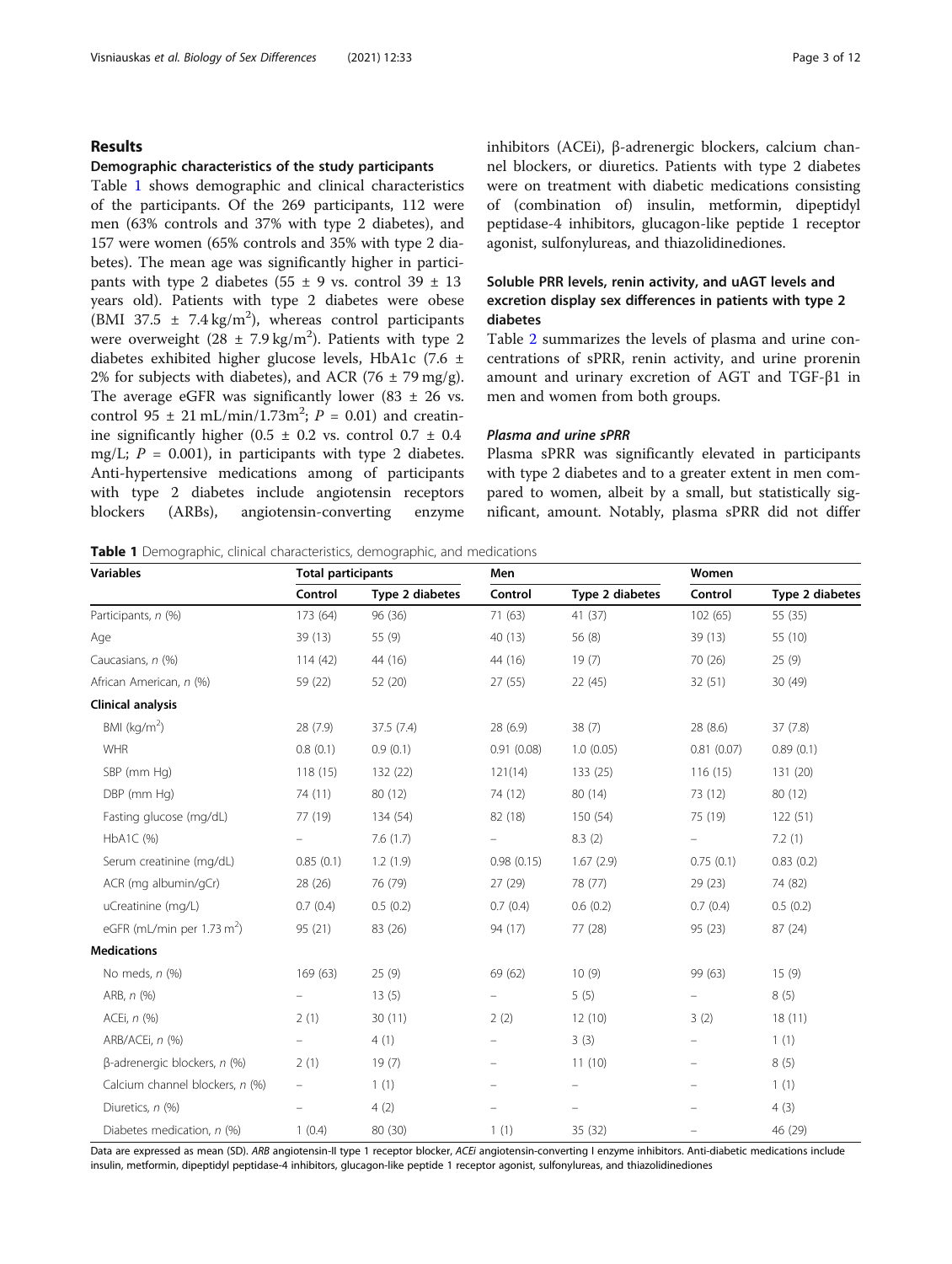| <b>Variables</b>                   |                       | <b>Total participants</b> |       |                       | Men                            |                                    |                      | Women                                          |                                 |  |
|------------------------------------|-----------------------|---------------------------|-------|-----------------------|--------------------------------|------------------------------------|----------------------|------------------------------------------------|---------------------------------|--|
|                                    | Control               | Type 2<br>diabetes        |       | P value Control       | Type 2<br>diabetes             |                                    | P value Control      | Type 2<br>diabetes                             | P value                         |  |
| Plasma                             |                       |                           |       |                       |                                |                                    |                      |                                                |                                 |  |
| sPRR (ng/mL)                       | 16.5<br>$(15.8 - 17)$ | $19.2(17-21)^{*}$         | 0.001 | 18<br>$(16.5 - 19)$   | $17(16-20)$                    | 0.87                               | 15 (14.8-<br>$16) +$ | $20(18-22)$                                    | $\mathbf{t}_{0.05}$<br>$*0.001$ |  |
| Renin activity (ng Ang-I<br>/mL/h) | 3.2<br>$(2.7 - 3.8)$  | $12(10-14)^{*}$           | 0.001 | 3.5<br>$(2.5 - 4.5)$  | 9.8 $(6.4-13.3)^{+ +}$         | $*_{0.001}$<br>$*0.001$<br>0.05 ** | $3.0(2.3-3.7)$       | $13(11 -$<br>$15.6$ <sup>+ +</sup>             | 10.001<br>$*0.001$              |  |
| <b>Urine</b>                       |                       |                           |       |                       |                                |                                    |                      |                                                |                                 |  |
| sPRR/uCr (ng/mg)                   | 1.6<br>$(1.3 - 1.8)$  | $0.8$ $(0.6-1)^{*}$       | 0.001 | 1.8<br>$(1.4 - 2.4)$  | $0.6$ $(0.4-0.8)$ <sup>†</sup> | $*0.001$<br>$*_{0.05}$             | $1.3(1-1.7)$         | $1.0(0.75 -$<br>$1.3$ ) $+$                    | $*_{0.001}$                     |  |
| Renin activity (ng Ang-I<br>/mL/h) | 27<br>$(21 - 33)$     | $99(77-120)^{*}$          | 0.001 | 27<br>$(16.5 - 37.4)$ | $125 (82 - 168)^{+ + **}$      | 10.001<br>$*0.001$<br>0.05 **      | $27(20-34)$          | 84 (60-<br>$108$ <sup>+ <math>\pm</math></sup> | 10.001<br>$*0.001$              |  |
| Prorenin/uCr (ng/g)                | 141<br>$(109 - 173)$  | $302(232 - 371)^*$        | 0.01  | 128<br>$(91 - 165)$   | 362 (215-508) <sup>†</sup>     | $*_{0.01}$<br>$*_{0.05}$           | 153<br>$(103 - 204)$ | 273<br>$(199 - 348)^T$                         | 10.01                           |  |
| AGT/uCr (µg/g)                     | 16<br>$(13 - 19)$     | $25(17-32)^{*}$           | 0.02  | $15(11-20)$           | 30 $(17-42)^{+}$               | $*_{0.05}$<br>$*_{0.05}$           | $16(12-20)$          | $21(11-20)$                                    | 0.52                            |  |
| $TGF-\beta 1/uCr$ (pg/mg)          | 18<br>$(14 - 22)$     | $31(24-38)^{*}$           | 0.001 | $16(11-21)$           | 33 $(20-45)^{\dagger}$         | $*_{0.05}$                         | $19(13-25)$          | 31 $(23-39)$ <sup>†</sup>                      | $*_{0.05}$                      |  |

#### <span id="page-3-0"></span>Table 2 Soluble PRR, renin, prorenin, AGT, and TGF-β1 in plasma and urine

Data are shown as mean (95% confident intervals). \*Different from total participants' control; \*Different from men control; \*Different from women control.<br>\*\*Different from women with type 2 diabetes

between male controls and subjects with diabetes. However, plasma sPRR concentration was augmented in women with type 2 diabetes compared to controls. In contrast, urinary concentrations of sPRR were significantly lower in diabetics, in both men and women compared to controls (Table 2).

#### Renin activity in plasma and urine

Plasma renin activity (PRA) was significantly higher in participants with type 2 diabetes compared to controls. In men and women analyzed separately, PRA was significantly increased in subjects with diabetes compared to controls and was higher in men than in women. Similarly, the renin activity was increased in the urine of subjects with type 2 diabetes compared to controls. Both women and men showed increased urine renin activity; however, the increase was greater in men than in women with type 2 diabetes (Table 2).

# Prorenin amount in urine

After ten-fold concentration, prorenin amount in urine was measured and detected in 63% of controls and 84% of patients with type 2 diabetes. Prorenin was augmented in the urine of subjects with type 2 diabetes compared to controls. Although the concentrations of prorenin did not display sex differences between controls from both sexes, in subjects with type 2 diabetes the urine prorenin concentration was greater in men than in women (Table 2).

## Urinary AGT excretion (uAGT)

The positive correlation between increased intrarenal RAS activity and risk of CKD has been indicated by the increases in uAGT of human subjects [[2,](#page-10-0) [31](#page-10-0)]. In this cohort, men with type 2 diabetes exhibited significantly higher uAGT than controls, whereas no significant differences were found between women with type 2 diabetes (Table 2).

#### Urinary TGF-β1 excretion

Previous studies have indicated that prorenin-dependent activation of PRR bound to cell membranes may contribute to the stimulation of downstream signals as TGF-β1 [[14\]](#page-10-0). Therefore, we quantified the levels of TGF-β1 in the urine. TGF-β1 was increased in patients with type 2 diabetes compared to controls. There were no sex differences observed among groups (Table 2).

# Correlations between sPRR concentrations and markers of renal function

Age, BMI, and PRA were positively correlated with plasma sPRR in all participants. However, when analyzed by sex, this correlation remained significant only for women. In addition, eGFR displayed was negatively correlated with plasma sPRR in women, but not in men (Table [3\)](#page-4-0).

In the entire cohort, urine sPRR was negatively correlated with age and ACR, but when this correlation was analyzed by sex, it remained significant only in men. Likewise, urine renin activity was negatively correlated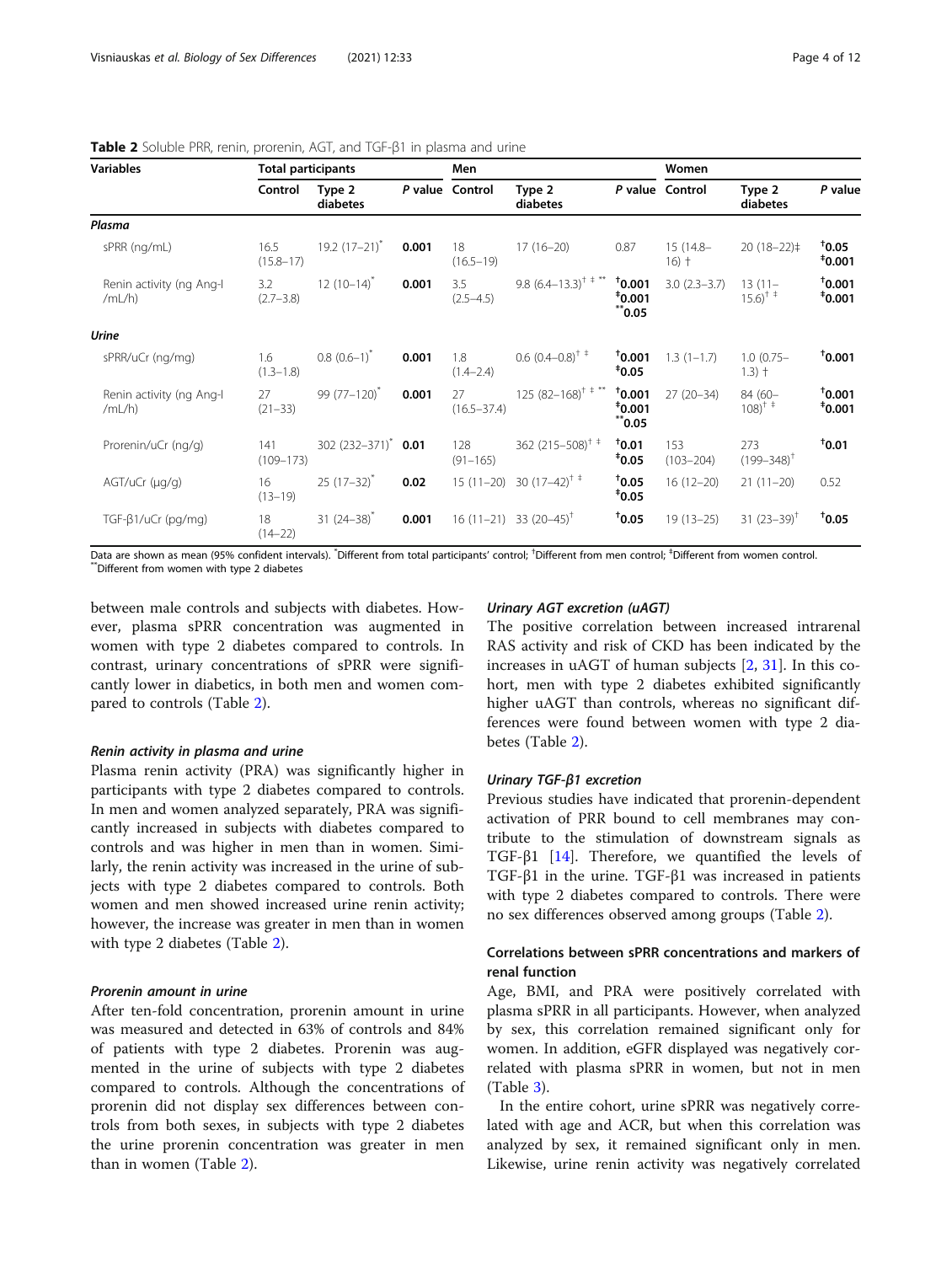<span id="page-4-0"></span>

| Table 3 Correlations between plasma and urine sPRR and risk factors for type 2 diabetes in participants |  |
|---------------------------------------------------------------------------------------------------------|--|
|                                                                                                         |  |

| <b>Variables</b>      | <b>Total participants</b> |         |              | Men      |         |              | Women    |         |              |  |
|-----------------------|---------------------------|---------|--------------|----------|---------|--------------|----------|---------|--------------|--|
|                       | r                         | P value | $\mathsf{n}$ | r        | P value | $\mathsf{n}$ | r        | P value | $\mathsf{n}$ |  |
| Plasma                |                           |         |              |          |         |              |          |         |              |  |
| Age                   | 0.181                     | 0.001   | 244          | 0.102    | 0.311   | 101          | 0.224    | 0.007   | 143          |  |
| <b>BMI</b>            | 0.150                     | 0.020   | 244          | 0.097    | 0.334   | 101          | 0.179    | 0.032   | 143          |  |
| <b>DBP</b>            | 0.067                     | 0.3003  | 240          | 0.121    | 0.231   | 99           | 0.031    | 0.723   | 141          |  |
| SBP                   | 0.008                     | 0.0866  | 240          | 0.081    | 0.424   | 99           | 0.080    | 0.343   | 141          |  |
| Glucose               | 0.084                     | 0.1997  | 233          | 0.002    | 0.983   | 97           | 0.132    | 0.124   | 136          |  |
| HbA1c                 | $-0.087$                  | 0.464   | 80           | $-0.204$ | 0.278   | 37           | 0.032    | 0.838   | 42           |  |
| Plasma renin activity | 0.273                     | < 0.001 | 187          | 0.145    | 0.222   | 72           | 0.499    | < 0.001 | 115          |  |
| Urine renin activity  | 0.114                     | 0.1104  | 196          | 0.171    | 0.135   | 78           | 0.071    | 0.442   | 118          |  |
| <b>ACR</b>            | 0.061                     | 0.3543  | 232          | 0.084    | 0.418   | 95           | $-0.068$ | 0.443   | 129          |  |
| eGFR                  | $-0.147$                  | 0.024   | 233          | 0.033    | 0.745   | 97           | $-0.235$ | 0.005   | 137          |  |
| <b>Urine</b>          |                           |         |              |          |         |              |          |         |              |  |
| Age                   | $-0.240$                  | < 0.001 | 233          | $-0.433$ | < 0.001 | 101          | $-0.094$ | 0.282   | 132          |  |
| <b>BMI</b>            | $-0.109$                  | 0.0969  | 233          | $-0.259$ | 0.001   | 101          | 0.014    | 0.873   | 132          |  |
| <b>DBP</b>            | $-0.124$                  | 0.0607  | 230          | $-0.149$ | 0.140   | 99           | $-0.109$ | 0.215   | 131          |  |
| SBP                   | $-0.052$                  | 0.4251  | 230          | $-0.033$ | 0.742   | 99           | $-0.081$ | 0.354   | 131          |  |
| Glucose               | $-0.266$                  | < 0.001 | 220          | $-0.404$ | < 0.001 | 96           | $-0.137$ | 0.127   | 124          |  |
| HbA1c                 | $-0.011$                  | 0.924   | 78           | $-0.053$ | 0.773   | 32           | 0.119    | 0.429   | 46           |  |
| Plasma renin activity | $-0.0853$                 | 0.2660  | 173          | $-0.007$ | 0.951   | 71           | $-0.124$ | 0.213   | 102          |  |
| Urine renin activity  | $-0.310$                  | < 0.001 | 185          | $-0.330$ | < 0.001 | 78           | $-0.292$ | 0.002   | 108          |  |
| ACR                   | $-0.140$                  | 0.036   | 222          | $-0.157$ | 0.130   | 94           | 0.085    | 0.357   | 120          |  |
| eGFR                  | 0.183                     | 0.006   | 221          | 0.276    | 0.006   | 96           | 0.113    | 0.208   | 125          |  |
| $TFG-B$               | 0.081                     | 0.371   | 123          | $-0.193$ | 0.188   | 48           | 0.310    | 0.007   | 75           |  |

with sPRR in urine of men and women from the control group. Additionally, urine sPRR was negatively correlated with age, fasting glucose, and eGFR in men. However, in women, a positive correlation was only observed between sPRR levels and TGF-β1 in urine. HbA1c did not correlate with sPRR concentrations in plasma and urine.

# eGFR rate is associated with sPRR levels and renin activity in plasma and urine

Multiple linear regression analyses in all the participants were performed to determine if the relationship between plasma and urine sPRR levels, renin activity, and eGFR (Table [4](#page-5-0)). Model 1 represents the simple regression analysis between eGFR, urine renin activity, and sPRR in plasma and urine. Model 2 represents the relationships between eGFR and levels of sPRR in plasma and urine after adjusting for diabetes, age, sex, race, body weight, BMI, DBP, SBP, anti-hypertensives, and diabetic medication. Using these two models, we found a significant association between eGFR, plasma and urine sPRR, urine renin activity, and age, race, and anti-hypertensive. Also, body weight was significantly associated in urine renin activity and urine sPRR.

# Sex effect on renin activity, sPRR, and prorenin in patient with type 2 diabetes by anti-hypertensive treatment

The effects of anti-hypertensive treatments on sPRR, renin activity, and prorenin varied in the patients of this study. In patients with type 2 diabetes, treatment with ARBs only increased plasma sPRR in women, whereas ACEi increased PRA primarily in men. In contrast, regardless that all patients with type 2 diabetes treated with β-blockers displayed increased PRA, plasma sPRR was augmented only in women, but not in men.

In addition, despite anti-hypertensive treatment, no changes were found in urine sPRR in patients with type 2 diabetes. Urine renin activity was increased among men and women with type 2 diabetes treated with blood pressure medications. Interestingly, beta-blockers increased urine prorenin in diabetic men, but not in women counterpart. Furthermore, in these patients, the combined treatment with ACEi and ARBs was accompanied by increased urine prorenin only in men, whereas ACEi increased urine prorenin in women (Table [5](#page-6-0)).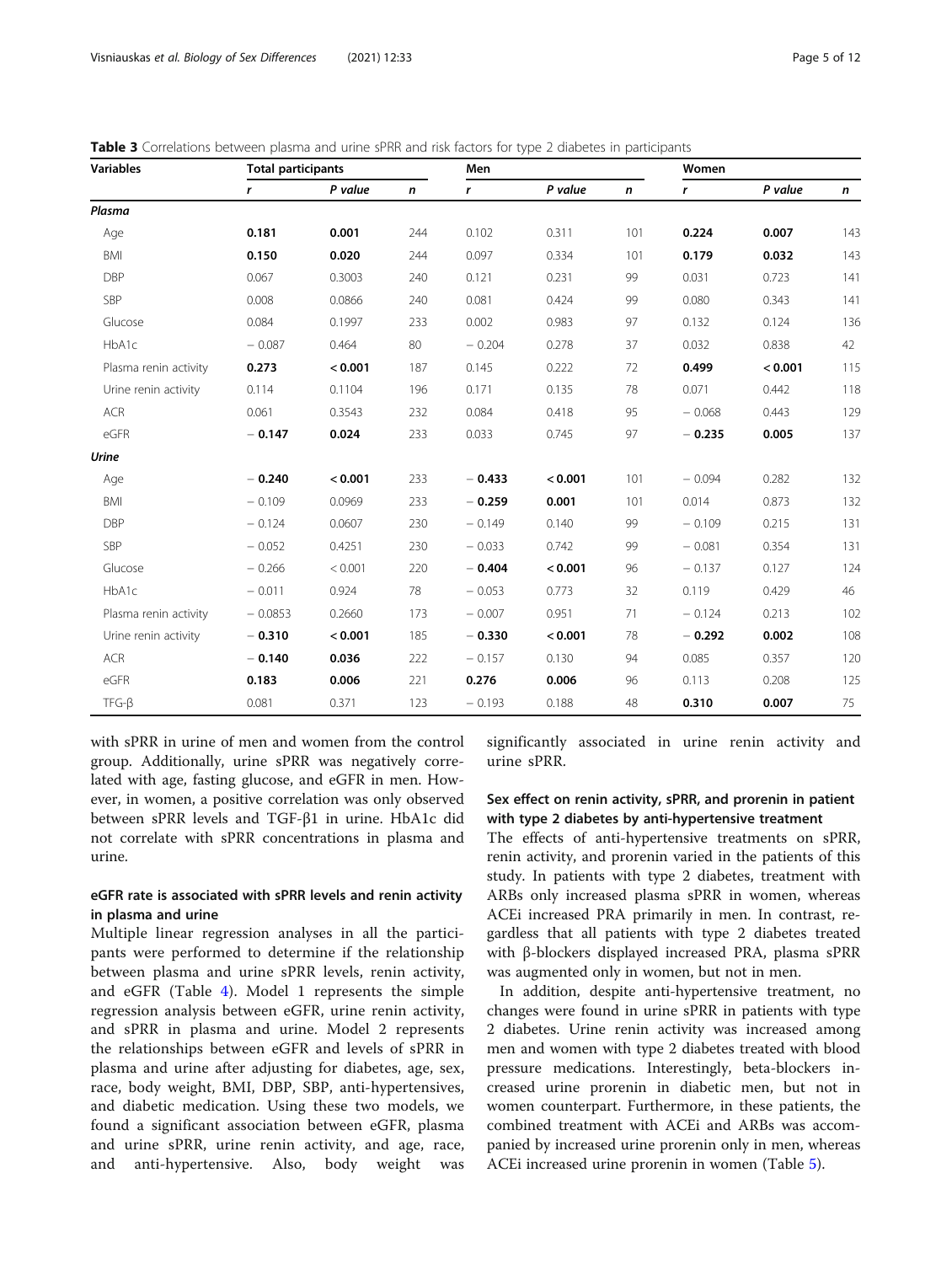| <b>Predictors</b>         | <b>Urine Renin Activity</b> |         |         |          | Plasma sPRR |         |          | Urine sPRR |         |  |
|---------------------------|-----------------------------|---------|---------|----------|-------------|---------|----------|------------|---------|--|
|                           | β                           |         | P value | β        | t           | P value | β        | t          | P value |  |
| Model 1-constant          | 94.47                       | 49.29   | < 0.001 | 100.52   | 20.55       | < 0.001 | 86.11    | 41.58      | < 0.001 |  |
| Model 2-constant          | 114.89                      | 9.61    | < 0.001 | 117.29   | 10.18       | < 0.001 | 112.37   | 9.88       | < 0.001 |  |
| Type 2 diabetes           | $-3.79$                     | $-0.89$ | 0.377   | $-5.19$  | $-1.39$     | 0.1673  | $-2.76$  | $-0.74$    | 0.462   |  |
| Age                       | $-0.70$                     | $-5.75$ | < 0.001 | $-0.72$  | $-6.25$     | < 0.001 | $-0.688$ | $-5.51$    | < 0.001 |  |
| Sex                       | 3.09                        | 1.02    | 0.307   | 3.81     | 1.40        | 0.1640  | 3.73     | 1.31       | 0.190   |  |
| Race                      | $-9.66$                     | $-3.05$ | 0.0026  | $-11.67$ | $-4.01$     | < 0.001 | $-11.89$ | $-4.01$    | < 0.001 |  |
| Body weight (kg)          | $-0.06$                     | $-0.18$ | 0.010   | $-0.486$ | $-1.83$     | 0.073   | 2.69     | 2.52       | 0.012   |  |
| BMI                       | 0.33                        | 1.68    | 0.093   | 0.197    | 1.08        | 0.2829  | 0.17     | 0.92       | 0.359   |  |
| <b>DBP</b>                | 0.137                       | 0.90    | 0.371   | 0.154    | 1.06        | 0.2887  | 0.22     | 1.42       | 0.158   |  |
| <b>SBP</b>                | $-0.05$                     | $-0.53$ | 0.594   | $-0.04$  | $-0.40$     | 0.6877  | $-0.09$  | $-0.92$    | 0.359   |  |
| Anti-hypertensives        | $-1.18$                     | $-1.96$ | 0.052   | $-1.751$ | $-3.254$    | 0.001   | $-2.10$  | $-3.94$    | < 0.001 |  |
| Anti-diabetic medications | 1.84                        | 0.29    | 0.773   | 3.762    | 0.639       | 0.524   | 0.85     | 6.11       | 0.900   |  |

<span id="page-5-0"></span>Table 4 Multiple regression analysis with eGFR

Urine Renin Activity: Model 1:  $P = 0.0038$ ,  $R^2 = 3.9\%$ ; Model 2:  $P < 0.001$ ,  $R^2 = 24.32\%$ 

Plasma sPRR: Model 1:  $P = 0.0058$ ,  $R^2 = 3.4\%$ ; Model 2:  $P < 0.001$ ,  $R^2 = 25.67\%$ 

Urine sPRR Model 1:  $P = 0.0357$ ,  $R^2 = 3.4\%$ ; Model 2:  $P = 0.001$ ,  $R^2 = 26.61\%$ 

# Urine renin activity is an indicator of renal dysfunction in patients with type 2 diabetes

Urinary excretion of AGT has been proposed as a biomarker of intrarenal RAS activation in patients with type 2 diabetes [[2\]](#page-10-0). We further examined whether renin activity in the urine could be also considered a potential indicator of intrarenal RAS stimulation. Our results indicated that in patients with type 2 diabetes, urine renin activity increased as the concurrence of diabetes status, hypertension, eGFR < 60 mL/min per 1.73 m<sup>2</sup>, and/or ACR also increased (Supplemental, Figure [S1](#page-9-0)).

# Augmentation of uAGT is associated with high levels of sPRR in men but not women

We further investigated the relationship between plasma sPRR and uAGT. Plasma sPRR did not correlate with uAGT excretion in all participants (Supplemental Figure S<sub>2</sub>A). However, when patients were divided into low plasma sPRR ( $\leq 16$  ng/mL) and high plasma sPRR ( $\geq 19$ ng/mL) groups, uAGT was significantly higher in those patients with greater levels of plasma sPRR than in patients with low levels (Supplemental Figure S[2B](#page-9-0)). This difference was significant only in men ( $P < 0.02$ ), but not in women ( $P = 0.73$ ; Supplemental, Figure [S2](#page-9-0)C).

# **Discussion**

The present study reveals important new findings regarding sex differences in the sPRR in patients with type 2 diabetes. (1) Patients with type 2 diabetes exhibit sex differences in sPRR concentrations in plasma and urine:  $(i)$  Plasma sPRR concentration is higher in women compared to men; (ii) Plasma sPRR correlates with age, BMI, eGFR, and PRA in women, but not in men; (iii) In contrast to plasma, urine sPRR concentrations are markedly decreased in both men and women. (2) Urine sPRR correlates with renin activity in both men and women; but it only correlates with age, BMI, glycemia, and eGFR in men, not in women. Our results also indicate that eGFR is associated with sPRR in plasma and urine, as well as with renin activity in urine after adjusting by age and race. (3) Renin activity in urine increases with the co-existence of increased ACR, hypertension, and reduced eGFR. (4) The effects of anti-hypertensive treatment on sPRR differ by sex: ARBs and β-blockers increase plasma sPRR in women but not in men, whereas ACEis increase PRA but not sPRR. In contrast, increase plasma sPRR was augmented only in women, but not in men. These findings have important clinical implications due to the potential role of sPRR as indicator of intrarenal RAS activation and renal dysfunction in men and women with type 2 diabetes.

Sex is a relevant biological variable in the prevalence and pathophysiology of CV diseases [\[28](#page-10-0), [32](#page-10-0)]. Women with type 2 diabetes experience a disproportionately greater CV burden than men [[4\]](#page-10-0). Interestingly, estrogens are beneficial to glucose homeostasis, and clinical trials also suggest that early menopause is associated with a higher risk of type 2 diabetes development compared to the average menopausal age [[27\]](#page-10-0). Our results unveil the existence of a sexual dimorphism in the plasma concentrations of sPRR in healthy subjects and patients with type 2 diabetes. In this study, plasma sPRR and PRA were both significantly higher in women with type 2 diabetes as compared with their male counterparts. The mechanism by which estrogens increase plasma sPRR in postmenopausal women is not clear. It is possible that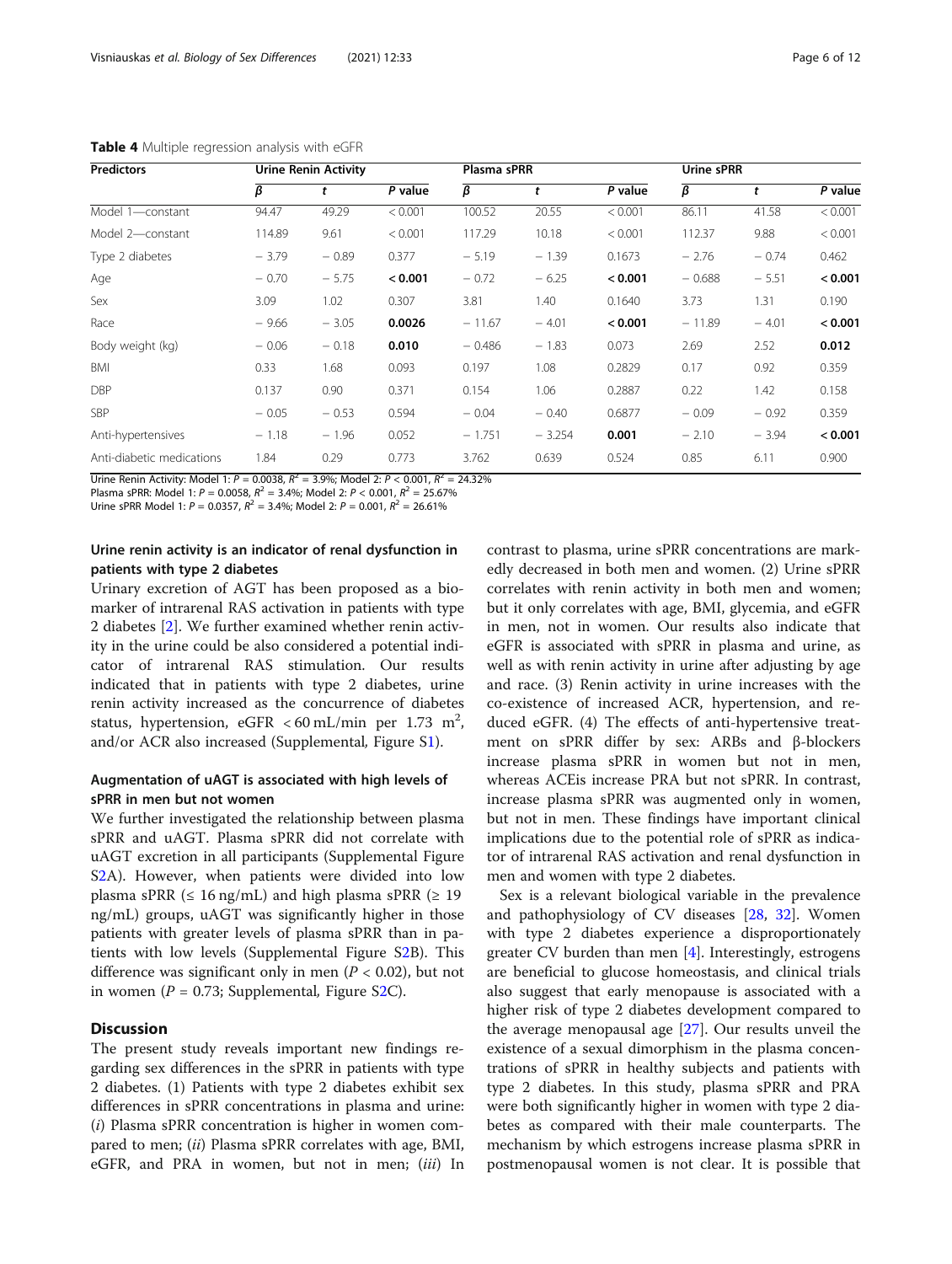<span id="page-6-0"></span>

|  |  |  | <b>Table 5</b> Soluble PRR, renin, and prorenin in plasma and urine distributed by type of anti-hypertensive treatment |
|--|--|--|------------------------------------------------------------------------------------------------------------------------|
|--|--|--|------------------------------------------------------------------------------------------------------------------------|

|                                                  | Control                        | Type 2 diabetes       |                                 |                       |                             |                     |                     |                          |
|--------------------------------------------------|--------------------------------|-----------------------|---------------------------------|-----------------------|-----------------------------|---------------------|---------------------|--------------------------|
|                                                  |                                | No meds               | <b>ARBs</b>                     | <b>ACEi</b>           | <b>ARB/ACEi</b>             | β-blockers          | Calcium<br>blockers | <b>Diuretics</b>         |
| Total participants, n                            | 167                            | 25                    | 13                              | 30                    | 4                           | 19                  | 1                   | 4                        |
| Plasma                                           |                                |                       |                                 |                       |                             |                     |                     |                          |
| sPRR (ng/mL)                                     | $16.6 \pm 4.1$                 | $17.3 \pm 6.4$        | $21.8 \pm 9.8$ *                | $18.1 \pm 4.3$        | $23.3 \pm 7.0$              | $20.0 \pm 8.6$      | 11.9                | $22.7 \pm 4.1$           |
| Renin activity (ng Ang-I/mL/ $3.3 \pm 0.3$<br>h) |                                | $13.2 \pm 2.0*$       | $17.1 \pm 1.7*$                 | $11.8 \pm 1.7*$       | $5.4 \pm 1.2$               | $10.0 \pm 1.7$ *    | 21.12               | $7.5 \pm 5.5$            |
| Urine                                            |                                |                       |                                 |                       |                             |                     |                     |                          |
| sPRR/uCr (ng/mg)                                 | $16 \pm 1.6$                   | $0.95 \pm 0.8$        | $0.90 \pm 0.8$                  | $0.81 \pm 0.9$        | $0.40 \pm 0.2$              | $1.0 \pm 1.4$       | 115                 | $0.91 \pm 0.5$           |
| Renin activity (ng Ang-I/mL/ $26.9 \pm 36$<br>h) |                                | 102.1 $\pm$<br>$102*$ | $51.46 \pm 44*$                 | $96.89 \pm$<br>$105*$ | $221.1 \pm$<br>$182*$       | $102.2 \pm 73*$     | 273.8               | $50.12 \pm 23*$          |
| Prorenin/uCr (ng/g)                              | 142.1 $\pm$<br>159             | $270.7 \pm 326$       | $346.5 \pm$<br>281.8            | $275.5 \pm$<br>236.1  | $113.0 \pm$<br>12.87        | $357 \pm 336*$      | 1075                | $202 \pm 148$            |
| Men, n                                           | 69                             | 10                    | 5                               | 12                    | 3                           | 11                  | $\mathbf 0$         | $\mathbf 0$              |
| Plasma                                           |                                |                       |                                 |                       |                             |                     |                     |                          |
| sPRR (ng/mL)                                     | $18 \pm 4.7$                   | $16.3 \pm 5.0$        | $17.4 \pm 4.8$                  | $18.2 \pm 4.7$        | $25.4 \pm 7.0$              | $17.0 \pm 6.2$      |                     | $\equiv$                 |
| Renin activity (ng Ang-I/mL/ $3.2 \pm 3.6$<br>h) |                                | $13.2 \pm 12*$        | 4.2 ( $n = 1$ )                 | $9.3 \pm 7.1^+$       | $4.9 \pm 2.8$               | $6.5 \pm 3.3$       |                     |                          |
| Urine                                            |                                |                       |                                 |                       |                             |                     |                     |                          |
| sPRR/uCr (ng/mg)                                 | $1.4 \pm 1.2$                  | $0.78 \pm 0.8$        | $0.4 \pm 0.5$                   | $0.65 \pm 0.5$        | $0.36 \pm 0.25$             | $0.65 \pm 0.5$      |                     |                          |
| Renin activity (ng Ang-I/mL/ $15 \pm 17.6$<br>h) |                                | $131.5 \pm 1.4*$      | $28.41(n =$<br>1)               | $108 \pm 107*$        | $308 \pm 142^{*^{\dagger}}$ | $105.8 \pm 52*$     |                     |                          |
| Prorenin/uCr (ng/g)                              | $120 \pm 97.2$                 | $380 \pm 0.4$         | $953.5(n =$<br>1)               | $215 \pm 156$         | $113 \pm 12.9^+$            | 520.2 $\pm$<br>388* |                     | $\equiv$                 |
| Women, n                                         | 99                             | 15                    | 8                               | 18                    | 1                           | 8                   | $\mathbf{1}$        | 4                        |
| Plasma                                           |                                |                       |                                 |                       |                             |                     |                     |                          |
| sPRR (ng/mL)                                     | $15.5 \pm 3.3$                 | $17.8 \pm 7.3$        | 24.5 $\pm$<br>$11.3*^{\dagger}$ | $18.1 \pm 4.2$        | 17.2                        | $23.8 \pm 10^{*T}$  | 12                  | $22.7 \pm 4.2$           |
| Renin activity (ng Ang-l/mL/ $2.8 \pm 2.4$<br>h) |                                | $13.2 \pm 8.0*$       | $18.8 \pm 1.9*$                 | $13.3 \pm 8.4*$       | 6.4                         | $11.1 \pm 6.4*$     | 21.12               | $7.5 \pm 9.7^{\ddagger}$ |
| <b>Urine</b>                                     |                                |                       |                                 |                       |                             |                     |                     |                          |
| sPRR/uCr (ng/mg)                                 | $0.95 \pm 0.08$ 0.86 $\pm$ 0.1 |                       | $1.2 \pm 0.1$                   | $0.49 \pm 0.1$        | 0.53                        | $1.5 \pm 0.2$       | 0.11                | $0.780 \pm$<br>0.61      |
| Renin activity (ng Ang-I/mL/ $19.5 \pm 22$<br>h) |                                | $84 \pm 68*$          | $54 \pm 45$                     | $67.6 \pm 50*$        | 46                          | $97.6 \pm 98*$      | 273                 | $50.1 \pm 23$            |
| Prorenin/uCr (ng/g)                              | $99.4 \pm 84.7$ 207 $\pm$ 198  |                       | $260 \pm 150$                   | $312.3 \pm$<br>$271*$ |                             | 193.4 ± 180 1075    |                     | $202 \pm 147$            |

Data are expressed as mean ± SD. *sPRR* soluble prorenin receptor, *uCr* urine creatinine. \*Different from controls; Different from patient with type 2 diabetes: <sup>†</sup>no<br>medication <u>‡ACEi ‡ARRs</u> medication, ‡ ACEi, ‡ ABRs

an interaction with the G protein-coupled estrogen receptor (GPER) plays a significant role. Resveratrol, which can activate GPER [[33](#page-10-0)], decreases PRR expression, profibrotic and pro-inflammatory proteins, and vascular remodeling in aging mice [[34\]](#page-10-0). However, it has not been established whether GPER is protective in women with type 2 diabetes by decreasing circulating sPRR and PRRmediated CV alterations. Current studies are undergoing to clarify these issues. In different cohorts, plasma sPRR levels do not vary by sex, age, circadian rhythms, hormones, or diabetes status [[22](#page-10-0), [26](#page-10-0)]. However, in our

study, plasma sPRR concentrations differed between men and women, particularly among subjects with diabetes. Most of our patients with type 2 diabetes were hypertensive, obese, or middle-aged. In women with essential hypertension, plasma sPRR correlates with age [[22\]](#page-10-0). Full-length PRR is physically associated with the vacuolar H<sup>+</sup> -ATPase (V-ATPase) and traffics to the cell surface, whereas the sPRR is secreted to the extracellular compartment [[16](#page-10-0)–[18](#page-10-0)]. It is possible that plasma sPRR is increased in patients at middle age as a mechanism of compensation of PRR due to V-ATPase dysfunction and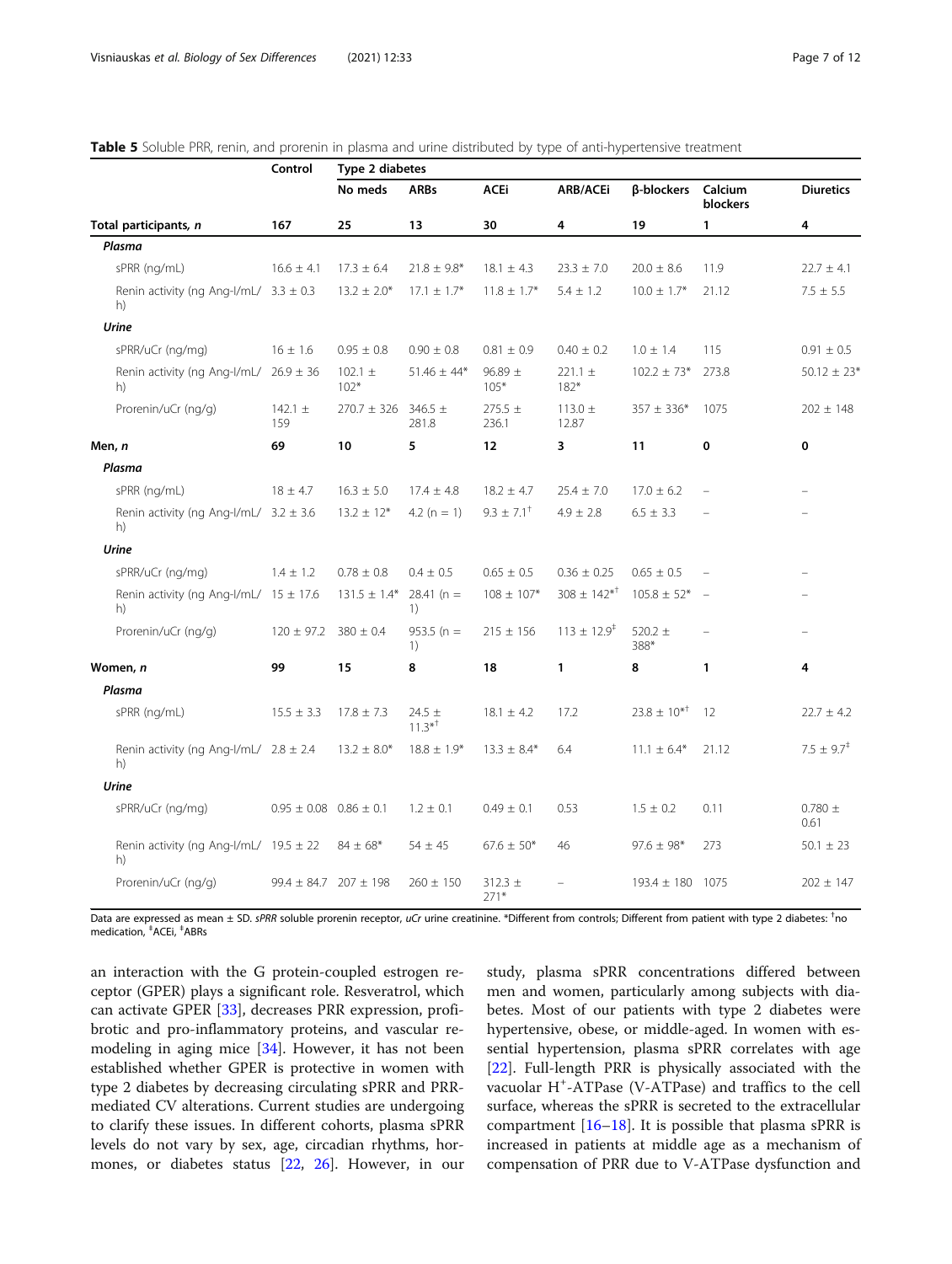impaired autophagy during aging [\[22,](#page-10-0) [35](#page-11-0)]. Although in our study we did not measure plasma estrogen levels neither collect information on different phases of the menstrual cycle, it is possible that sex hormones may regulate sPRR in plasma and CV complications in subjects with type 2 diabetes [[22,](#page-10-0) [26,](#page-10-0) [36](#page-11-0)]. The fact that women with type 2 diabetes exhibit decreased protection from estrogens is due, in part, to maladaptive RAS activation [[4](#page-10-0), [28\]](#page-10-0), suggest that careful considerations should be given to increased levels of sPRR in the plasma, particularly in postmenopausal women because they are at higher risk of CV complications and development of diabetic kidney disease and end-stage kidney disease [[28,](#page-10-0) [37](#page-11-0)]. Similarly, prorenin is increased in the plasma of patients with type 2 diabetes, which is associated with the presence of microalbuminuria [\[29](#page-10-0)] and the onset of CV complications [\[38](#page-11-0)]. Previous studies have shown that plasma concentrations of prorenin and renin are elevated in obese women not receiving estrogen therapy when compared with those of postmenopausal women treated with hormone therapy [\[39](#page-11-0)]. However, whether sPRR contributes to the activation of prorenin in vivo has remained controversial [[11,](#page-10-0) [40\]](#page-11-0). More studies including subjects with CV and kidney diseases are needed to better define the clinical impact of plasma sPRR in CV complications, particularly in women with type 2 diabetes.

The concentrations of sPRR in the urine of patients with type 2 diabetes differ between men and women and may reflect local changes of intrarenal RAS activation. Elevated plasma sPRR levels may reflect decreased clearance of sPRR from the kidney [[22\]](#page-10-0); since sPRR is a small molecule (28 kDa) compared with albumin, it is easily filtered in the glomerulus, and plasma and urine concentrations should be in equilibrium. However, whether urinary sPRR is excreted without being absorbed from the proximal tubules is unclear. In the present study, we attempted to analyze the relationship between sPRR in urine and eGFR after correcting by risk factors of type 2 diabetes (Table [3](#page-4-0)). The demonstration that sPRR in urine-positive correlates with eGFR in men but not in women suggest that urine sPRR in men with type 2 diabetes might be associated with the stimulation of urine renin activity and eGFR decline over time. Although patients with essential hypertension seem to not display sexual dimorphisms in this regard, Ichihara and associates reported that plasma sPRR correlates positively with renal function independent of age, BP, and HbA1c [\[22](#page-10-0)]. These results support the fact that in patients with type 2 diabetes, the pathophysiology of renal injury is sexually dimorphic; because although women with type 2 diabetes are more susceptible to changes in eGFR and progression of end-stage kidney disease, the overall progression of the disease slows down compared to men

[[29\]](#page-10-0). The underlying mechanism of this relationship is not clear and requires further investigation. Multiple regression analysis revealed that there is a significant association between eGFR with urine renin activity, and plasma and urine sPRR levels. In addition, we found a significant association between age, race, and antihypertensives with eGFR, which support the concept that eGFR declines with age and that African American participants have on average a decreased eGFR compared to Caucasians after adjusting for urine sPRR, diabetes mellitus status, age, sex, BMI, DBP, SBP, and medications. Interestingly, only men with type 2 diabetes displayed differences in renal dysfunction parameters which were correlated with urine sPRR. Urinary excretion of sPRR was negatively associated with age, BMI, and blood glucose in men, but not in women. However, HbA1c did not correlate with plasma and urine sPRR levels in patients with type 2 diabetes. Sautin et al. demonstrated that glucose promotes V-ATPase trafficking to plasma membrane in the renal epithelial cells [\[41](#page-11-0)]. Thus, these results suggest that glucose can stimulate the trafficking PRR/V-ATPase to the plasma membrane.

The urinary TGF-β1 excretion is augmented in patients with type 2 diabetes and is associated with the progression of renal failure [\[42](#page-11-0), [43](#page-11-0)]. These findings might be relevant to our study. It has been reported that the activation of PRR membrane-bound isoform by renin and prorenin stimulates TGF- $\beta$ 1 [[14\]](#page-10-0). In diabetes, the collecting duct is the main supplier of prorenin [\[44](#page-11-0)]. Here, we showed that in patients with type 2 diabetes, prorenin levels were increased in urine samples concentrated ten-fold before assaying. Given that prorenin is produced in large amounts by the collecting duct in diabetes [[44\]](#page-11-0), it is likely that PRR bound to cell plasma membranes is activated by locally produced prorenin, which could explain the increases in TGF-β1 in urine during the progression of renal disease in the diabetic kidney. Future studies are warranted to examine the underlying mechanisms explaining the dissociation between plasma and urine sPRR concentrations in men and women with type 2 diabetes, and the impact on the stimulation of pro-inflammatory factors in kidney disease.

The activation of PRR in renal tubules contributes to the development of kidney injury in two different ways: directly via the stimulation of intracellular signals linked to fibrosis and inflammation  $[5, 8, 9, 14, 15]$  $[5, 8, 9, 14, 15]$  $[5, 8, 9, 14, 15]$  $[5, 8, 9, 14, 15]$  $[5, 8, 9, 14, 15]$  $[5, 8, 9, 14, 15]$  $[5, 8, 9, 14, 15]$  $[5, 8, 9, 14, 15]$  $[5, 8, 9, 14, 15]$ , and indirectly by leading to further formation of intrarenal/intratubular angiotensin-II (Ang-II) [[14](#page-10-0), [45,](#page-11-0) [46\]](#page-11-0). In mice with specific PRR deficiency in the collecting duct (CD), PRR for activation of locally generated prorenin, increases in renin activity, and contributes to the formation of de novo Ang-II in the lumen of the CD [[46\]](#page-11-0). In the present study, patients with type 2 diabetes had greater increases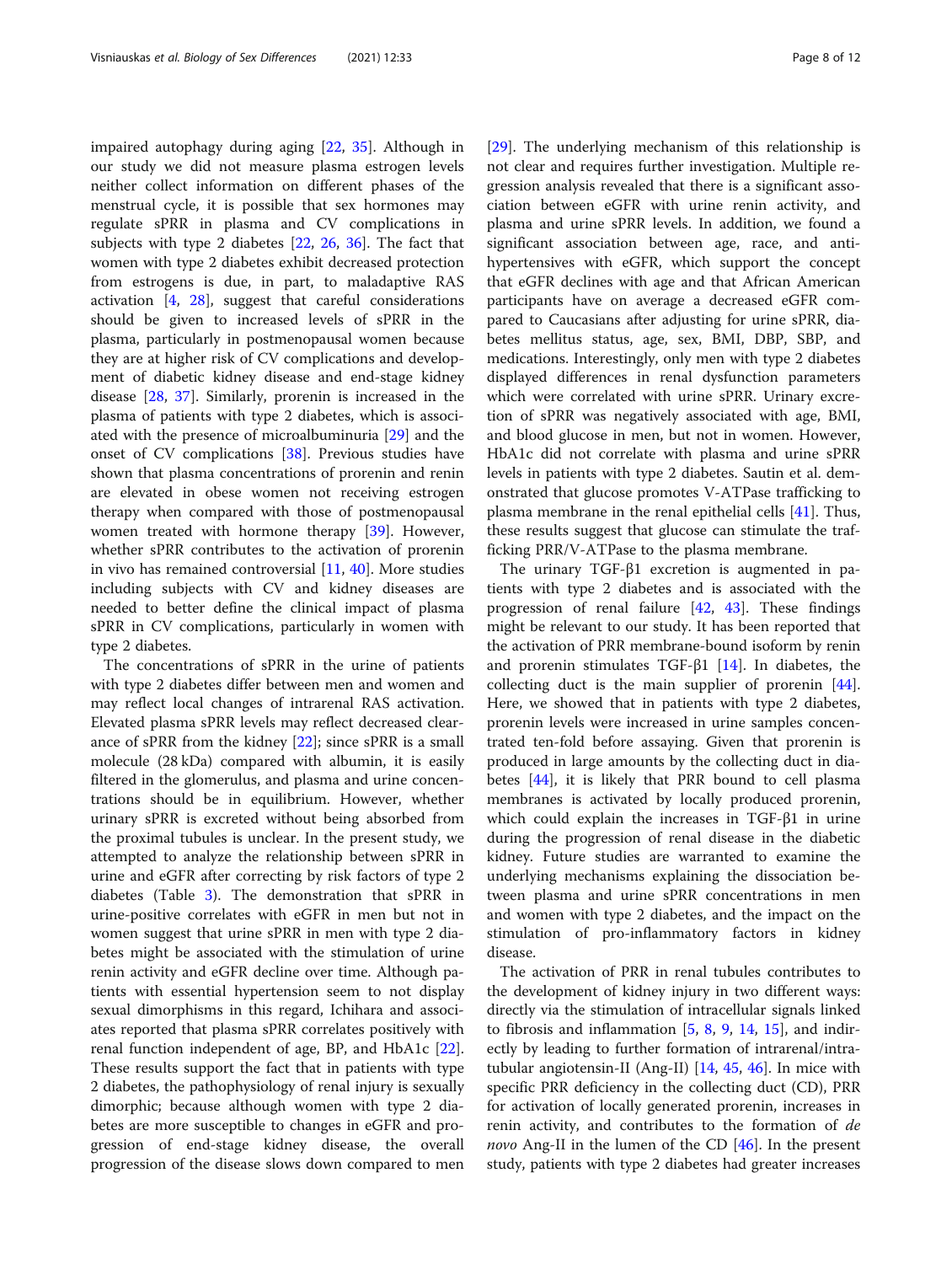in renin activity in the urine. Urine renin activity may reflect the severity of kidney dysfunction, which emphasizes its importance as a potential marker of maladaptive intrarenal/intratubular RAS activation in patients with type 2 diabetes. The fact that prorenin has been reported as undetectable in the urine [\[47](#page-11-0), [48](#page-11-0)] is consistent with reabsorption of renin by the proximal tubules [\[49,](#page-11-0) [50](#page-11-0)] and that renin in urine does not reflect prorenin conversion to renin in the intratubular compartment [\[50](#page-11-0), [51](#page-11-0)]. Unfortunately, most of the studies reporting renin levels in urine utilize commercially available ELISA kits, which rely on prorenin as the standard provided. In these studies, renin levels in urine are reported at least ten-fold higher than those measured and referenced by the International Reference Preparation of human renin [[52\]](#page-11-0). In the present study, the fact that renin activity measured by radioimmunoassay was increased in urine four- and three-fold in men and women with type 2 diabetes, respectively, suggests that active renin was probably generated further down in the distal nephron segments. Recent studies reported that megalin reabsorbs renin in the proximal tubules since megalin knockout mice ex-hibited excessive urinary excretion of renin [[49](#page-11-0), [50](#page-11-0)]. Megalin is primarily expressed in the apical brush border of the proximal tubules and contributes to reabsorption of filtered molecules [\[53](#page-11-0)]. Impairment of this process is the hallmark of the many forms of renal disorders, including DN [[53\]](#page-11-0). Therefore, we cannot rule out that the augmentation of renin activity and prorenin in the urine of patients with type 2 diabetes is due to altered glomerular filtration and/or impaired proximal tubular reabsorption.

Anti-hypertensive treatments on sPRR, renin activity, and urine prorenin differ between men and women with type 2 diabetes. Renin activity in plasma increased by antihypertensive medications in subjects with diabetes [\[47\]](#page-11-0). In the present study, the fact that ARBs increase in plasma sPRR parallel augmentation of PRA support further support the concept that plasma sPRR is an indicator of systemic RAS activation in women with type 2 diabetes. In contrast, although diuretics increased renin activity in plasma and urine of patients with type 2 diabetes, primarily in women; these findings were not associated with changes in sPRR. Systemic and intrarenal RAS activation in patients with type 2 diabetes and hypertension may differ between men and women [\[54\]](#page-11-0). However, most studies focused on CV and renal responses to RAS blockade examine primarily male subjects, and studies including humans or animal of both sexes are scarce [[55](#page-11-0)]. However, a few studies report reduced effectiveness of ARBs and ACEi in females. Modeling and analyses from male and female normotensive and hypertensive rats shows that ACEi and ARBs induce similar decreases in AT1R-bound Ang-II when expressed as percent change instead of absolute values [\[56\]](#page-11-0). Likewise, mathematical models predict preferential beneficial vasodilatory effects in women after treatment with ARBs as compared to ACEi, likely mediated via AT2R [[57](#page-11-0)]. Further studies are required to elucidate the mechanisms underlying on the sex differences in the efficacy of anti-hypertensives.

We did not quantify the levels of Ang-II in urine, but the concomitant augmentation of renin activity and uAGT, particularly from men with type 2 diabetes, emphasizes the importance of intrarenal and intratubular RAS activation in the progression of DN and CKD [\[31](#page-10-0)]. Indeed, the inhibition of sodium-glucose cotransporter prevents the augmentation of intrarenal AGT and uAGT by mitigating renal tubular fibrosis and inflammation in mice [[58](#page-11-0)] and humans [[59](#page-11-0)] with type 2 diabetes. Although in the present study uAGT did not correlate with plasma sPRR in total participants, it did in men with type 2 diabetes. Furthermore, the fact that PRR is involved in the progression of mesangial fibrosis in patients with diabetic kidney disease [\[60\]](#page-11-0) highlights the relevance of plasma sPRR as a potential biomarker of CKD. Clinical trials documenting that ACEi and ARBs treatments only slow down, but do not halt, the progression of CKD among patients with diabetic or non-DN [[61\]](#page-11-0) demonstrates the critical need for novel therapeutic targets in renal disease. Future studies are warranted to define the relevance of sPRR in the pathogenesis of CKD and its impact as a clinical biomarker for the identification of patients at a high risk for CKD.

# Limitations

Our study has some limitations. Patients with type 2 diabetes were older and had higher BMI than control participants. Both age and obesity might influence the concentrations of sPRR in the plasma. Unfortunately, data on duration of hypertension and diabetes, collected information on different phases of menstrual cycle, menopause status, estrogen replacement therapy, and HbA1c levels, which were evaluated only in participants with the diagnosis of diabetes not in controls subjects, are not available. Further studies are warranted to measure sPRR at different time-points in pre- and perimenopause women and younger men in order to elucidate if plasma and urine sPRR concentrations could be used as predictors for the systemic and intrarenal RAS status, type 2 diabetes, and CKD onset and progression in men and women later in life. These studies will help to define the effects of sex hormones on plasma and urine sPRR concentrations and their impact on clinical outcomes in CVD.

# Conclusions

Patients with type 2 diabetes exhibit sex differences in sPRR concentrations in plasma and urine. In diabetic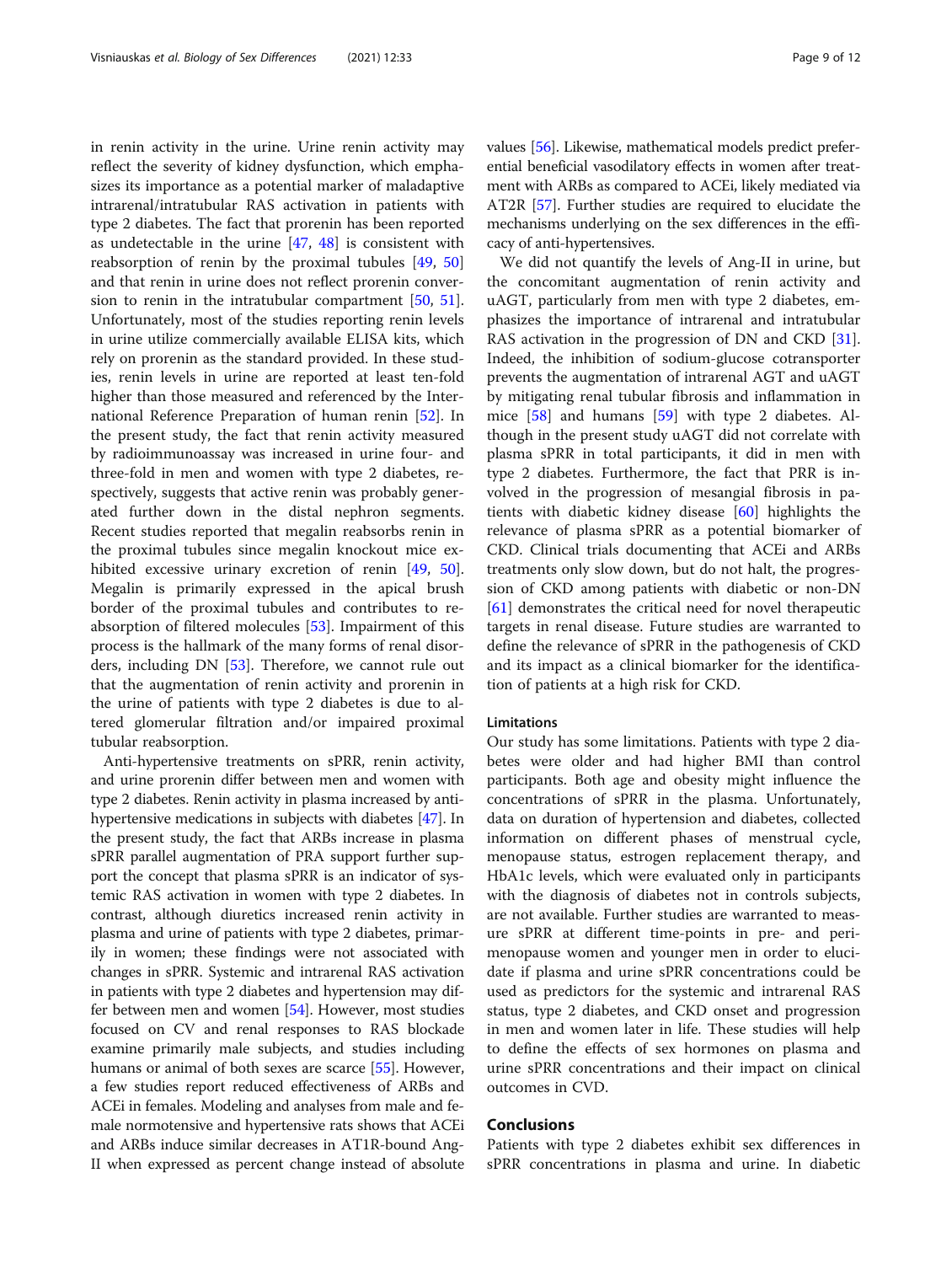<span id="page-9-0"></span>women, increased plasma sPRR parallels the activation of systemic RAS; while in diabetic men, augmentation of sPRR in urine matches with intrarenal RAS stimulation. In patients with CV disease, sPRR might be a potential indicator of intrarenal RAS activation and renal dysfunction in men and women with type 2 diabetes.

# Perspectives and significance

In patients with type 2 diabetes, high circulating levels of prorenin are associated with the onset of microalbuminuria and the occurrence of microvascular complications. The ability of sPRR to activate prorenin raises the possibility that the interactions between sPRR and prorenin in the systemic circulation, or within the kidney intratubular compartments, may contribute to either systemic or intrarenal RAS activation and progression of CKD in patients with type 2 diabetes. Data from the present study indicate that sPRR exhibit sexual dimorphisms in patients with type 2 diabetes. In these patients, increases in plasma sPRR parallel urine albumin/creatinine ratio, hypertension, and decline in renal function. Specifically, plasma sPRR concentration is higher in women as compared to men. In contrast to plasma, urine sPRR concentrations are markedly decreased in both men and women. Recently, it has been suggested that sPRR may exert beneficial effects on a rodent model of type 2 diabetes [\[62\]](#page-11-0). As stated by Yang and associates, the chronic infusion of recombinant sPRR-His in high-fat diet-induced type 2 diabetic mice decreased obesity, hyperglycemia, insulin resistance, and albuminuria. In this regard, since type 2 diabetes is a complex metabolic disease, it is possible that compensatory mechanisms counter sex and hormone effects by the increased sPRR levels. Furthermore, aging must be an additional factor that might contribute to metabolic status in response to changes in plasma sPRR [[22](#page-10-0)]. Identifying the underlying mechanisms of sex disparities of sPRR and clinical outcomes would yield unique insights on the impact of sPRR on CV risk and kidney dysfunction in patients with type 2 diabetes.

#### Supplementary Information

The online version contains supplementary material available at [https://doi.](https://doi.org/10.1186/s13293-021-00374-3) [org/10.1186/s13293-021-00374-3.](https://doi.org/10.1186/s13293-021-00374-3)

Additional file 1: Supplementary Figure S1. Renin activity in urine by moderate loss of kidney function, hypertension (HTN) and albumin/ creatinine (ACR: urine albumin to creatinine ratio). Data are expressed as mean  $\pm$  Standard error of the mean (SEM).  $^{*}P = 0.001$  different from control group, † P<0.001 different from group 2 (type 2 diabetes and HTN),  $\ddagger$  different from group 3 (type 2 diabetes, HTN and ACR). Supplementary Figure S2. (A) Correlation between soluble prorenin receptor (sPRR) levels and urinary angiotensinogen (uAGT) excretion (r = 0.05;  $P = 0.42$ ). Data are expressed as mean  $\pm$  SEM. Comparisons of uAGT between low (≤16 ng/mL) and high (≥19 ng/mL) levels of sPRR in patients with diabetes (B) and by gender (C). (C)  $*P < 0.02$ . (D) Men  $P =$ 0.03 and Women  $P = 0.73$ .

#### Acknowledgements

We thank the Molecular and Analytical Core of the Tulane Renal Hypertension Center of Excellence (TRHCE, Tulane University School of Medicine) for providing the physical infrastructure to perform some of the experiments. The authors also acknowledge the excellent technical assistance of Dale M. Seth and Akemi Katsurada (TRHCE). We also thank the critical review of Dr. Sarah H. Lindsey (Department of Pharmacology, Tulane University School of Medicine).

#### Authors' contributions

DYA, CRB, MAF, JH, CL, MJA, GD, JH, ACC, and TKT collected and processed the samples and/or performed the measurements. BV, DYA, CRB, TKT, JJL, EAJ, and MCP accomplished data analyses. BV, TKT, EAJ, JJL, FMJ, VAF, and MCP prepared the manuscript, tables and figures, and/or provided critical revisions of the manuscript and interpretation of the data. The author(s) read and approved the final manuscript.

#### Funding

The following awards provided funds for (1) MCP: (RO1-DK104375 from the National Institute of Diabetes and Digestive and Kidney (NIDDK); Tulane SOM Faculty Research Pilot Funds Program, UL1TR003096 from the National Center for Advancing Translational Sciences of the UAB-CCTS Partner Network Multidisciplinary Pilot Program, and Tulane SOM Faculty Pilot Fund); (2) MCP and TKT :(K12HD043451 from the Eunice Kennedy Shriver National Institute of Child Health & Human Development of the Building Interdisciplinary Research Careers in Women's Health (BIRCWH) Program; (3) VAF: (The Tullis-Tulane Alumni Chair in Diabetes for VAF). (4) MCP, TKT, and VAF: (U54 GM104940 from the National Institute of General Medical Sciences, which funds the Louisiana Clinical and Translational Science, LACaTs); (5) FMJ: (NIDDK awards R01-DK074970, R01-DK107444, a Department of Veterans Affairs Merit Review Award, #BX003725 and the Tulane Center of Excellence in Sex-Based Biology & Medicine); (6) EAJ: (from the National Cancer Institute and RO1-DK114321 from the NIDDK). (7) DYA was recipient of the Coordenaςão de Aperfeiςoamento de Pessoal de Nivel Superior (CAPES) from Brazil. (8) ACC and JH were recipients of the Ramadhyani-Bourgeois, MD Student Endowed Fund Award.

#### Availability of data and materials

The data and analyses of this study are available from the corresponding author on reasonable request.

# **Declarations**

#### Ethics approval and consent to participate

This study protocol was approved by Tulane Institutional Review Board (#13- 460293E) and written informed consent was obtained for all participants.

#### Consent for publication

Not applicable.

#### Competing interests

The authors declare that they have no competing interests.

#### Author details

<sup>1</sup>Department of Physiology, Tulane University School of Medicine, 1430 Tulane Avenue, SL39, New Orleans, LA 70112, USA. <sup>2</sup>Department of Medicine Endocrinology Division, Tulane University School of Medicine, New Orleans, LA, USA. <sup>3</sup> AdventHealth, Translational Research Institute, Orlando, FL, USA.<br><sup>4</sup> Department of Biostatistics and Data Science, School of Public Health and <sup>4</sup>Department of Biostatistics and Data Science, School of Public Health and Tropical Medicine, New Orleans, LA, USA. <sup>5</sup>Renal Service, Memorial Sloan Kettering Cancer Center, New York, NY, USA. <sup>6</sup>Southeast Louisiana Veterans Healthcare System, New Orleans, LA, USA. <sup>7</sup>Tulane Center of Excellence in Sex-Based Biology and Medicine, New Orleans, LA, USA. <sup>8</sup>Tulane Hypertension and Renal Center of Excellence, Tulane University School of Medicine, New Orleans, LA, USA.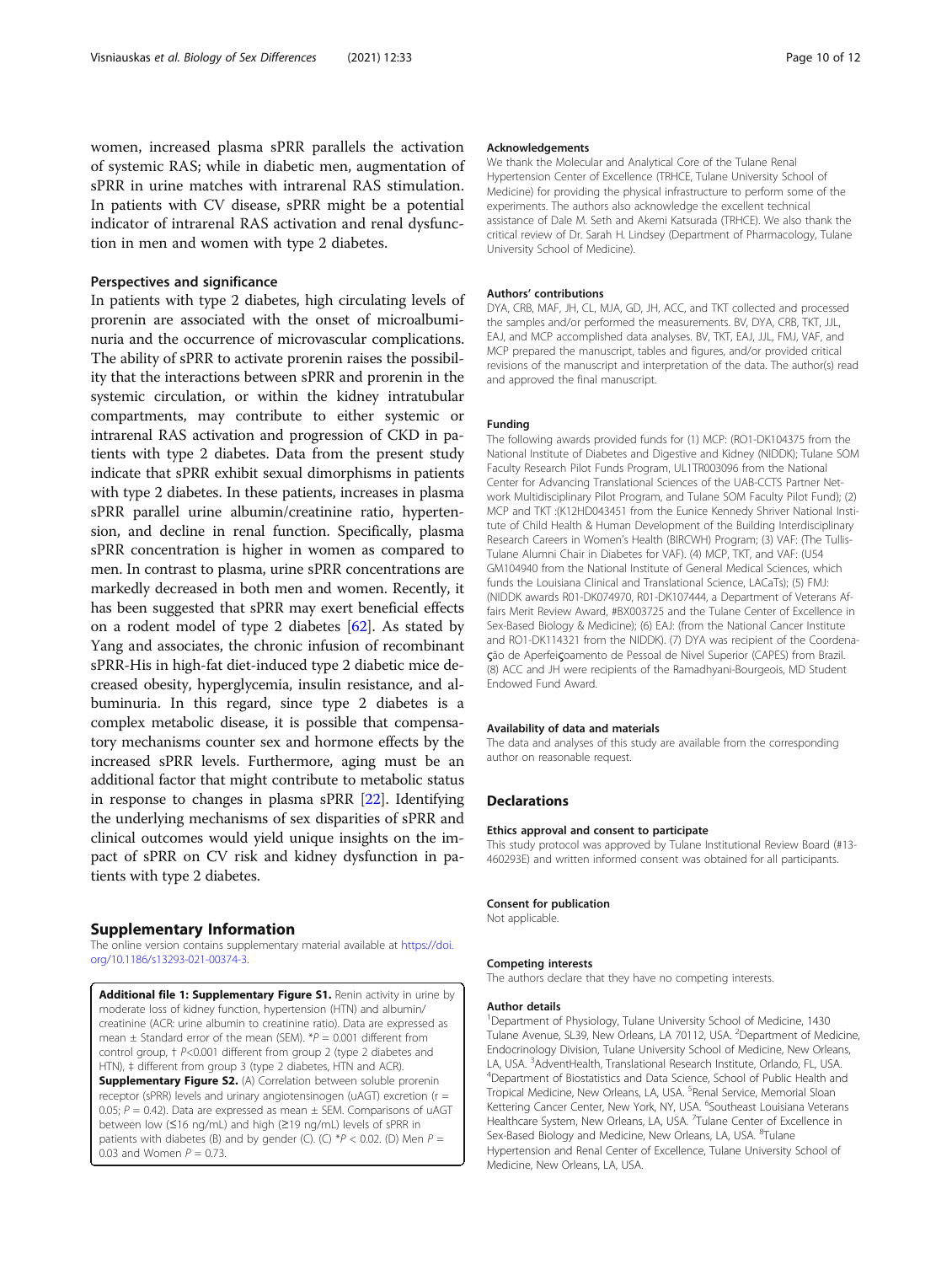# <span id="page-10-0"></span>Received: 6 October 2020 Accepted: 7 April 2021 Published online: 01 May 2021

#### References

- 1. Alicic RZ, Rooney MT, Tuttle KR. Diabetic kidney disease: challenges, progress, and possibilities. Clin J Am Soc Nephrol. 2017;12(12):2032–45. <https://doi.org/10.2215/CJN.11491116>.
- 2. Kobori H, Kamiyama M, Harrison-Bernard LM, Navar LG. Cardinal role of the intrarenal renin-angiotensin system in the pathogenesis of diabetic nephropathy. J Investig Med. 2013;61(2):256–64. [https://doi.org/10.2310/JIM.](https://doi.org/10.2310/JIM.0b013e31827c28bb) [0b013e31827c28bb](https://doi.org/10.2310/JIM.0b013e31827c28bb).
- 3. Fan YY, Kobori H, Nakano D, Hitomi H, Mori H, Masaki T, et al. Aberrant activation of the intrarenal renin-angiotensin system in the developing kidneys of type 2 diabetic rats. Horm Metab Res. 2013;45(5):338–43. [https://](https://doi.org/10.1055/s-0032-1331256) [doi.org/10.1055/s-0032-1331256.](https://doi.org/10.1055/s-0032-1331256)
- 4. Peters SA, Huxley RR, Woodward M. Diabetes as a risk factor for stroke in women compared with men: a systematic review and meta-analysis of 64 cohorts, including 775,385 individuals and 12,539 strokes. Lancet. 2014; 383(9933):1973–80. [https://doi.org/10.1016/S0140-6736\(14\)60040-4.](https://doi.org/10.1016/S0140-6736(14)60040-4)
- 5. Nguyen G, Delarue F, Burckle C, Bouzhir L, Giller T, Sraer JD. Pivotal role of the renin/prorenin receptor in angiotensin II production and cellular responses to renin. J ClinInvest. 2002;109(11):1417–27.
- 6. Nabi AH, Kageshima A, Uddin MN, Nakagawa T, Park EY, Suzuki F. Binding properties of rat prorenin and renin to the recombinant rat renin/prorenin receptor prepared by a baculovirus expression system. Int J Mol Med. 2006; 18(3):483–8.
- 7. Nurun NA, Uddin NM, Nakagawa T, Iwata H, Ichihara A, Inagami T, et al. Role of "handle" region of prorenin prosegment in the non-proteolytic activation of prorenin by binding to membrane anchored (pro)renin receptor. Front Biosci. 2007;12(12):4810–7. [https://doi.org/10.2741/2429.](https://doi.org/10.2741/2429)
- 8. Zhang J, Noble NA, Border WA, Owens RT, Huang Y. Receptor-dependent prorenin activation and induction of PAI-1 expression in vascular smooth muscle cells. Am J Physiol Endocrinol Metab. 2008;295(4):E810–9. [https://doi.](https://doi.org/10.1152/ajpendo.90264.2008) [org/10.1152/ajpendo.90264.2008](https://doi.org/10.1152/ajpendo.90264.2008).
- 9. Gonzalez AA, Zamora L, Reyes-Martinez C, Salinas-Parra N, Roldan N, Cuevas CA, et al. (Pro)renin receptor activation increases profibrotic markers and fibroblast-like phenotype through MAPK-dependent ROS formation in mouse renal collecting duct cells. Clin Exp Pharmacol Physiol. 2017;44(11): 1134–44. [https://doi.org/10.1111/1440-1681.12813.](https://doi.org/10.1111/1440-1681.12813)
- 10. Advani A, Kelly DJ, Cox AJ, White KE, Advani SL, Thai K, et al. The (Pro)renin receptor: site-specific and functional linkage to the vacuolar H + -ATPase in the kidney. Hypertension. 2009;54(2):261–9. [https://doi.org/10.1161/](https://doi.org/10.1161/HYPERTENSIONAHA.109.128645) [HYPERTENSIONAHA.109.128645](https://doi.org/10.1161/HYPERTENSIONAHA.109.128645).
- 11. Gonzalez AA, Lara LS, Luffman C, Seth DM, Prieto MC. The soluble form of the prorenin receptor [s(PRR)] is augmented in the collecting ducts and in the urine of angiotensin II (Ang II)-dependent hypertensive rats. Hypertension. 2011;57(4):859–64. [https://doi.org/10.1161/HYPERTENSIONA](https://doi.org/10.1161/HYPERTENSIONAHA.110.167957) [HA.110.167957](https://doi.org/10.1161/HYPERTENSIONAHA.110.167957).
- 12. Takemitsu T, Ichihara A, Kaneshiro Y, Sakoda M, Kurauchi-Mito A, Narita T, et al. Association of (pro)renin receptor mRNA expression with angiotensinconverting enzyme mRNA expression in human artery. Am J Nephrol. 2009; 30(4):361–70. [https://doi.org/10.1159/000232199.](https://doi.org/10.1159/000232199)
- 13. Takahashi K, Yamamoto H, Hirose T, Hiraishi K, Shoji I, Shibasaki A, et al. Expression of (pro)renin receptor in human kidneys with end-stage kidney disease due to diabetic nephropathy. Peptides. 2010;31(7):1405–8. [https://](https://doi.org/10.1016/j.peptides.2010.04.003) [doi.org/10.1016/j.peptides.2010.04.003.](https://doi.org/10.1016/j.peptides.2010.04.003)
- 14. Huang J, Matavelli LC, Siragy HM. Renal (pro)renin receptor contributes to development of diabetic kidney disease through transforming growth factor-beta1-connective tissue growth factor signalling cascade. Clin Exp Pharmacol Physiol. 2011;38(4):215–21. [https://doi.org/10.1111/j.1440-1681.2](https://doi.org/10.1111/j.1440-1681.2011.05486.x) [011.05486.x](https://doi.org/10.1111/j.1440-1681.2011.05486.x).
- 15. Ichihara A, Sakoda M, Mito-Kurauchi A, Itoh H. Activated prorenin as a therapeutic target for diabetic nephropathy. Diabetes Res Clin Pract. 2008; 82(Supplement 1):S63–S6.
- 16. Cousin C, Bracquart D, Contrepas A, Corvol P, Muller L, Nguyen G. Soluble form of the (pro)renin receptor generated by intracellular cleavage by furin is secreted in plasma. Hypertension. 2009;53(6):1077–82. [https://doi.org/1](https://doi.org/10.1161/HYPERTENSIONAHA.108.127258) [0.1161/HYPERTENSIONAHA.108.127258.](https://doi.org/10.1161/HYPERTENSIONAHA.108.127258)
- 17. Nakagawa T, Suzuki-Nakagawa C, Watanabe A, Asami E, Matsumoto M, Nakano M, et al. Site-1 protease is required for the generation of soluble

(pro)renin receptor. J Biochem. 2017;161(4):369–79. [https://doi.org/10.1093/](https://doi.org/10.1093/jb/mvw080) [jb/mvw080.](https://doi.org/10.1093/jb/mvw080)

- 18. Yoshikawa A, Aizaki Y, Kusano K, Kishi F, Susumu T, Iida S, et al. The (pro)renin receptor is cleaved by ADAM19 in the Golgi leading to its secretion into extracellular space. Hypertension research : official journal of the Japanese Society of Hypertension. 2011;34(5):599–605. [https://doi.org/1](https://doi.org/10.1038/hr.2010.284) [0.1038/hr.2010.284.](https://doi.org/10.1038/hr.2010.284)
- 19. Hamada K, Taniguchi Y, Shimamura Y, Inoue K, Ogata K, Ishihara M, et al. Serum level of soluble (pro)renin receptor is modulated in chronic kidney disease. Clin Exp Nephrol. 2013;17(6):848–56. [https://doi.org/10.1007/s10157-](https://doi.org/10.1007/s10157-013-0803-y) [013-0803-y.](https://doi.org/10.1007/s10157-013-0803-y)
- 20. Nishijima T, Tajima K, Takahashi K, Sakurai S. Elevated plasma levels of soluble (pro)renin receptor in patients with obstructive sleep apnea syndrome: association with polysomnographic parameters. Peptides. 2014; 56:14–21. <https://doi.org/10.1016/j.peptides.2014.03.008>.
- 21. Thomason J, Reyes M, Allen SR, Jones RO, Beeram MR, Kuehl TJ, et al. Elevation of (pro)renin and (pro)renin receptor in preeclampsia. Am J Hypertens. 2015;28(10):1277–84. [https://doi.org/10.1093/ajh/hpv019.](https://doi.org/10.1093/ajh/hpv019)
- 22. Morimoto S, Ando T, Niiyama M, Seki Y, Yoshida N, Watanabe D, et al. Serum soluble (pro)renin receptor levels in patients with essential hypertension. Hypertension research : official journal of the Japanese Society of Hypertension. 2014;37(7):642–8. <https://doi.org/10.1038/hr.2014.46>.
- 23. Deinum J, Rønn B, Mathiesen E, Derkx FH, Hop WC, Schalekamp MA. Increase in serum prorenin precedes onset of microalbuminuria in patients with insulin-dependent diabetes mellitus. Diabetologia. 1999;42(8):1006–10. <https://doi.org/10.1007/s001250051260>.
- 24. Davies L, Fulcher GR, Atkins A, Frumar K, Monaghan J, Stokes G, et al. The relationship of prorenin values to microvascular complications in patients with insulin-dependent diabetes mellitus. J Diabetes Complications. 1999; 13(1):45–51. [https://doi.org/10.1016/S1056-8727\(98\)00020-8](https://doi.org/10.1016/S1056-8727(98)00020-8).
- 25. Luetscher JA, Kraemer FB, Wilson DM, Schwartz HC, Bryer-Ash M. Increased plasma inactive renin in diabetes mellitus. A marker of microvascular complications. N Engl J Med. 1985;312(22):1412–7. [https://doi.org/10.1056/](https://doi.org/10.1056/NEJM198505303122202) [NEJM198505303122202.](https://doi.org/10.1056/NEJM198505303122202)
- 26. Nguyen G, Blanchard A, Curis E, Bergerot D, Chambon Y, Hirose T, et al. Plasma soluble (pro)renin receptor is independent of plasma renin, prorenin, and aldosterone concentrations but is affected by ethnicity. Hypertension. 2014;63(2):297–302. [https://doi.org/10.1161/HYPERTENSIONA](https://doi.org/10.1161/HYPERTENSIONAHA.113.02217) [HA.113.02217](https://doi.org/10.1161/HYPERTENSIONAHA.113.02217).
- 27. Mauvais-Jarvis F, Manson JE, Stevenson JC, Fonseca VA. Menopausal hormone therapy and type 2 diabetes prevention: evidence, mechanisms, and clinical implications. Endocr Rev. 2017;38(3):173–88. [https://doi.org/1](https://doi.org/10.1210/er.2016-1146) [0.1210/er.2016-1146](https://doi.org/10.1210/er.2016-1146).
- 28. Colafella KMM, Denton KM. Sex-specific differences in hypertension and associated cardiovascular disease. Nat Rev Nephrol. 2018;14(3):185–201. [https://doi.org/10.1038/nrneph.2017.189.](https://doi.org/10.1038/nrneph.2017.189)
- 29. Shepard BD. Sex differences in diabetes and kidney disease: mechanisms and consequences. Am J Physiol Renal Physiol. 2019;317(2):F456–F62. <https://doi.org/10.1152/ajprenal.00249.2019>.
- 30. Levey AS, Bosch JP, Lewis JB, Greene T, Rogers N, Roth D. A more accurate method to estimate glomerular filtration rate from serum creatinine: a new prediction equation. Modification of Diet in Renal Disease Study Group. Ann Intern Med. 1999;130(6):461–70. [https://doi.org/10.7326/0003-4819-130-6-1](https://doi.org/10.7326/0003-4819-130-6-199903160-00002) [99903160-00002](https://doi.org/10.7326/0003-4819-130-6-199903160-00002).
- 31. Mills KT, Kobori H, Hamm LL, Alper AB, Khan IE, Rahman M, et al. Increased urinary excretion of angiotensinogen is associated with risk of chronic kidney disease. Nephrol Dial Transplant. 2012;27(8):3176–81. [https://doi.](https://doi.org/10.1093/ndt/gfs011) [org/10.1093/ndt/gfs011.](https://doi.org/10.1093/ndt/gfs011)
- 32. Du T, Fernandez C, Barshop R, Guo Y, Krousel-Wood M, Chen W, et al. Sex differences in cardiovascular risk profile from childhood to midlife between individuals who did and did not develop diabetes at follow-up: the bogalusa heart study. Diabetes Care. 2019;42(4):635–43. [https://doi.org/1](https://doi.org/10.2337/dc18-2029) [0.2337/dc18-2029.](https://doi.org/10.2337/dc18-2029)
- 33. Dong WH, Chen JC, He YL, Xu JJ, Mei YA. Resveratrol inhibits K(v)2.2 currents through the estrogen receptor GPR30-mediated PKC pathway. Am J Physiol Cell Physiol. 2013;305(5):C547–57. [https://doi.org/10.1152/ajpcell.](https://doi.org/10.1152/ajpcell.00146.2013) [00146.2013.](https://doi.org/10.1152/ajpcell.00146.2013)
- 34. Kim EN, Kim MY, Lim JH, Kim Y, Shin SJ, Park CW, et al. The protective effect of resveratrol on vascular aging by modulation of the renin-angiotensin system. Atherosclerosis. 2018;270:123–31. [https://doi.org/10.1016/j.a](https://doi.org/10.1016/j.atherosclerosis.2018.01.043) [therosclerosis.2018.01.043](https://doi.org/10.1016/j.atherosclerosis.2018.01.043).